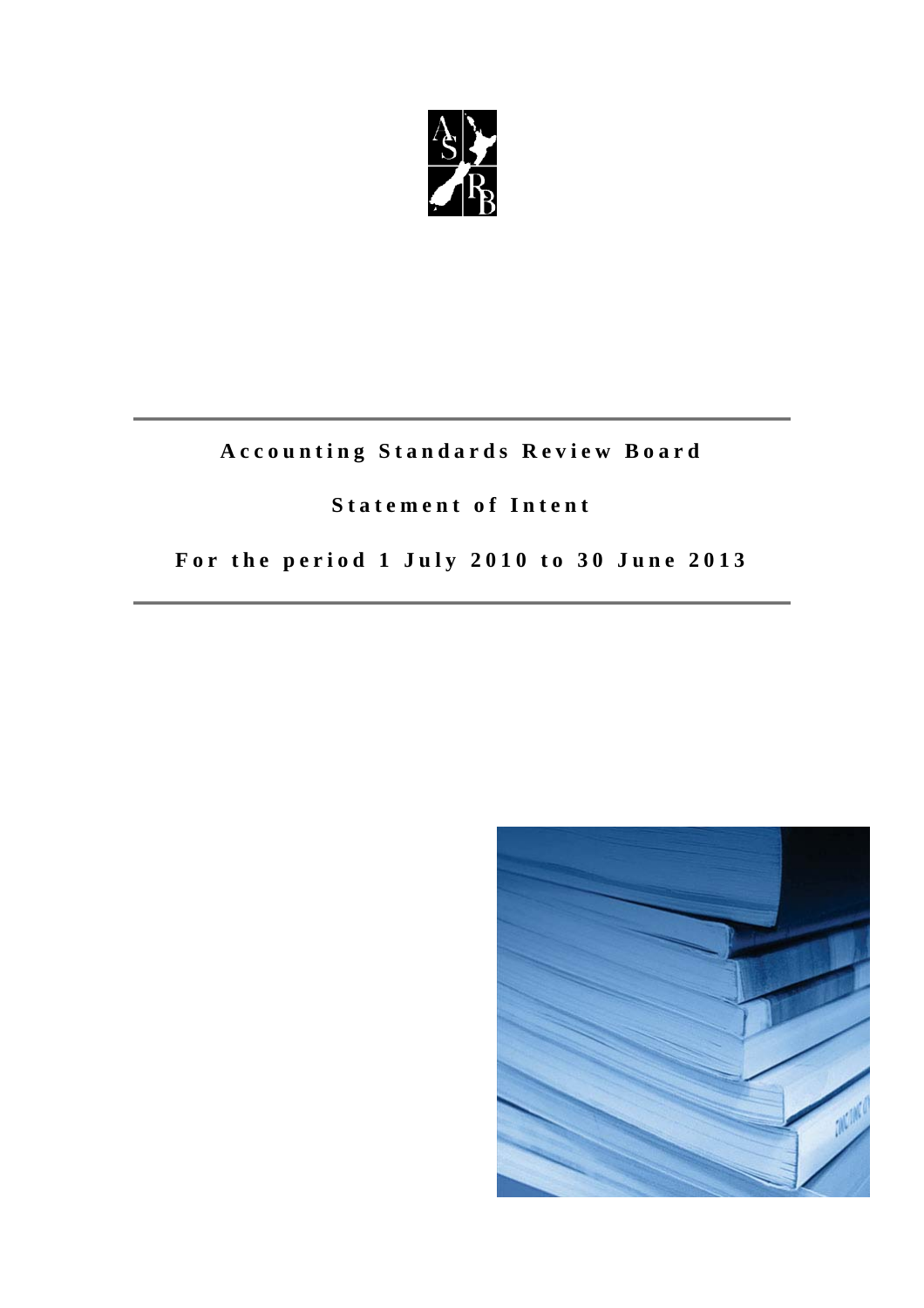

## **Statement of Intent for period 1 July 2010 to 30 June 2013**

This Statement of Intent of the Accounting Standards Review Board (ASRB) has been prepared in accordance with the requirements of s.138-149 of the Crown Entities Act. The purpose of the Statement of Intent is to promote the public accountability of the ASRB by:

- Enabling the Crown to participate in the process of setting the ASRB's medium term intentions and undertakings;
- Setting out for the House of Representatives those intentions and undertakings; and
- Providing a base against which the ASRB's actual performance can be assessed.

Because the ASRB is an Independent Crown Entity, the Minister may not direct the ASRB to have regard to or give effect to a government policy.

In accordance with s145 of the Crown Entities Act, the ASRB has consulted with the Minister of Commerce in the preparation of this statement.

M. Iking

Kevin Simpkins Chairman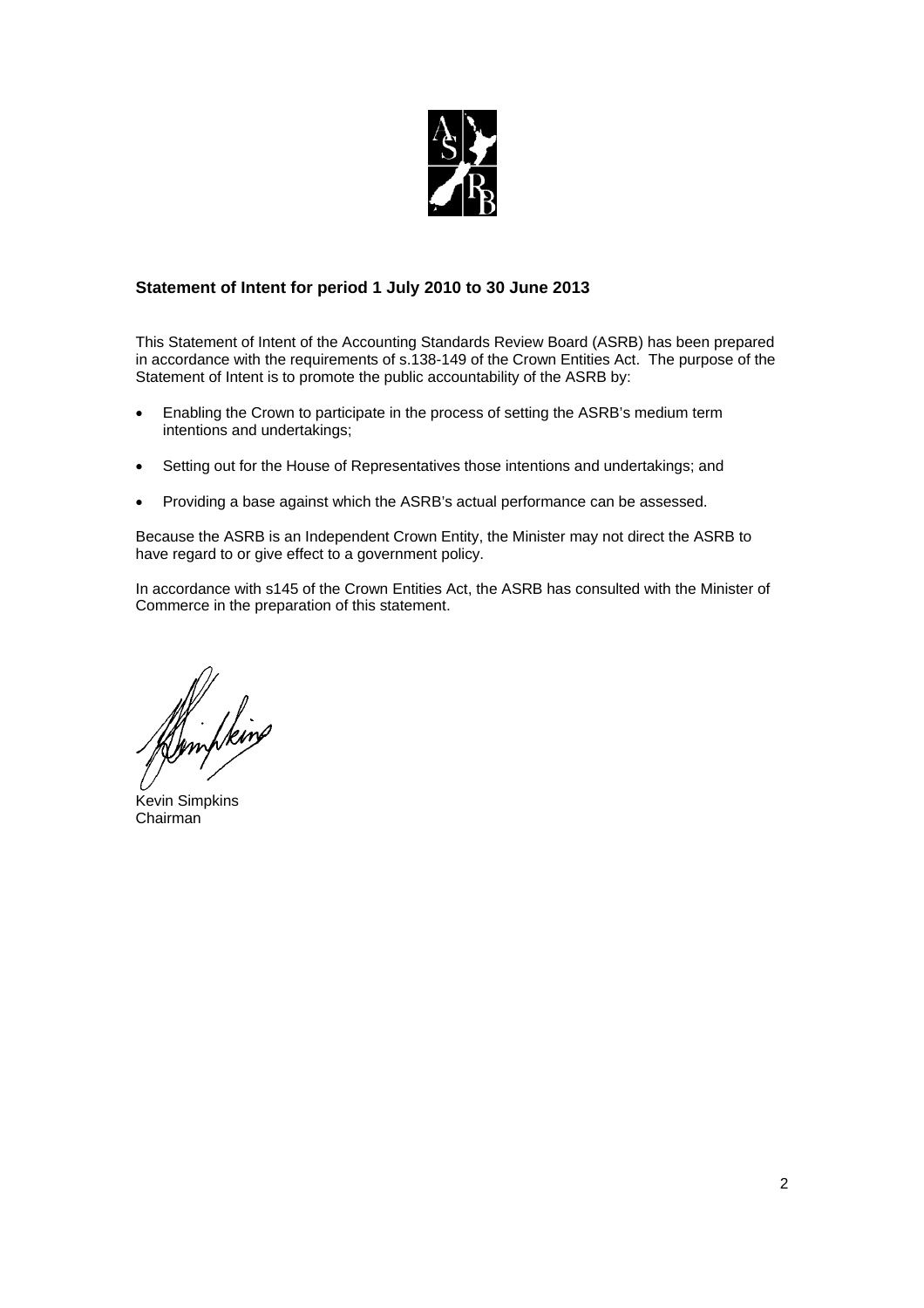

## **Chairman's Introduction**

The period from 1 July 2010 to 30 June 2013 will be a period of significant change for the Accounting Standards Review Board.

For the 2010/11 year, the Board will continue with its statutorily designated functions comprising the review and approval of financial reporting standards, international harmonisation, and the monitoring of developments in financial reporting requirements in New Zealand.

However, the Government has announced a proposal that from 1 July 2011, the Board will be reconstituted to form the eXternal Reporting Board (XRB), and take on the additional functions of accounting and auditing standard-setting. This will require the Board to contribute significant resources to the planning and implementation of the re-constituted entity. Preliminary planning has already been commenced, and plans will be further developed and monitored regularly by the Board throughout the transitional period. Plans for the transitions are discussed in this Statement of Intent.



The primary outcome, outputs and performance measures for the Board's existing functions are summarised in the following table:

The Statement of Intent summarises how the Board will perform its existing functions throughout the period, whilst preparing to integrate the additional standard-setting and oversight functions.

Kevin Simpleins

**Kevin Simpkins**  Chairman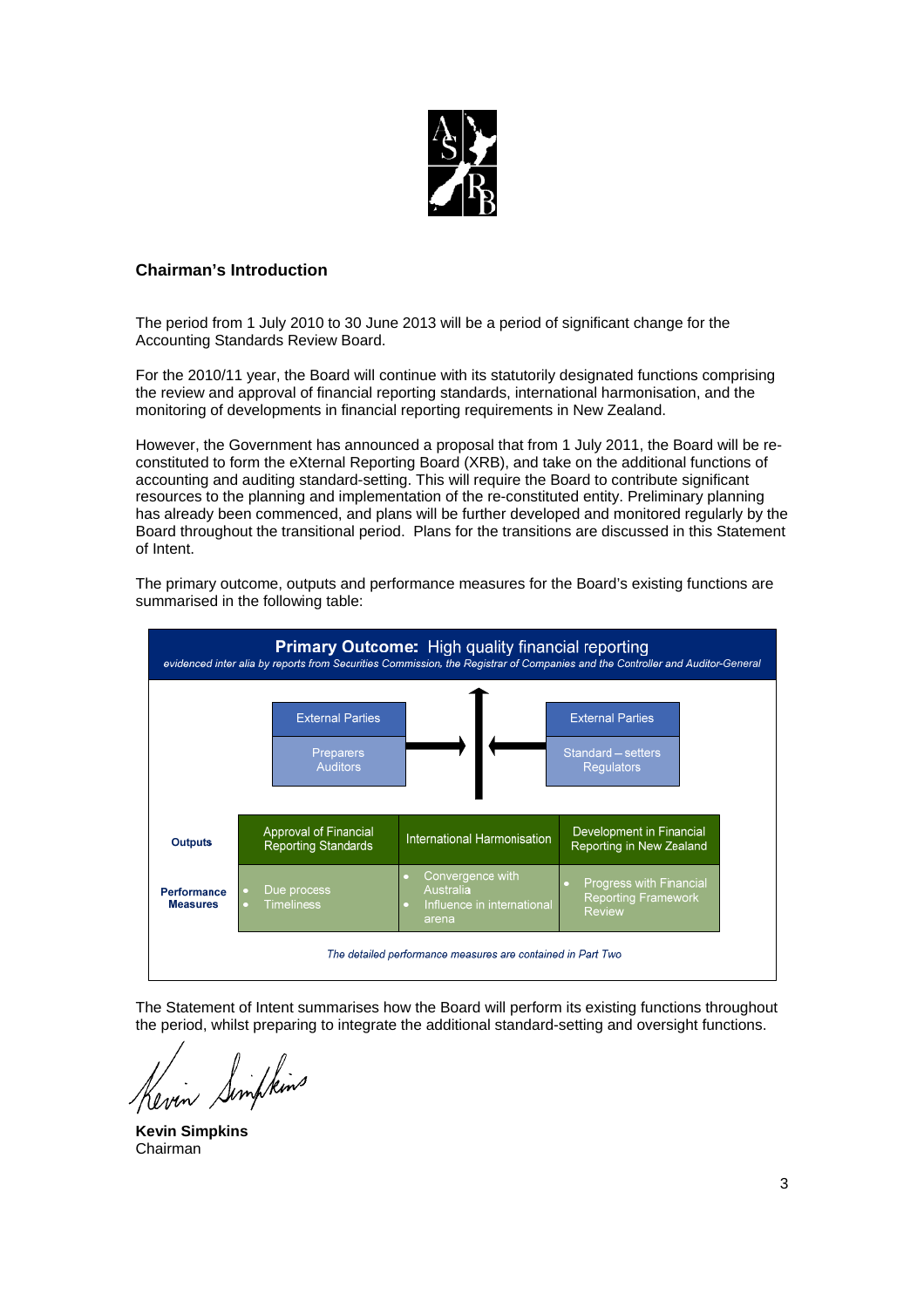

## **Part One**

## **1. Key information about the ASRB and it's operating environment**

## **1.1 The importance of generally accepted accounting practice**

**\_\_\_\_\_\_\_\_\_\_\_\_\_\_\_\_\_\_\_\_\_\_\_\_\_**

The ASRB is an independent Crown entity charged with approving the accounting standards that largely comprise generally accepted accounting practice in New Zealand. Generally accepted accounting practice underpins the financial reporting policy of all entities meeting public accountability expectations.

Financial reporting policy is a major element of corporate governance. The purpose of corporate governance is to have a set of systems and processes that encourage the management of entities to behave in ways that are fully consistent with the interests of shareholders or other stakeholders. To that end, the main purpose of financial reports is to promote the accountability of the senior management of an entity to those who own it, either directly (e.g. shareholders in the case of companies) or indirectly (e.g. taxpayers in the case of government entities). Accountability to the wider range of stakeholders might include for example issuers of securities (e.g. debt security holders) and not for profit entities (e.g. donors to charities).

To achieve this accountability, financial reports must be transparent, consistent, comprehensive, comparable and reflect the underlying economic reality of the entity and the transactions it undertakes. The confidence engendered by financial reporting has five major impacts on economic growth and New Zealand society generally. This is in line with the Government's goal to deliver greater prosperity, security and opportunities to all New Zealanders.

First it increases investor confidence in the New Zealand economy, thereby assisting in expanding our capital and financial markets and contributing to lower interest rates and costs of capital through reduced risk. Second, it increases the quality of investment decision making which in turn increases the likelihood that capital will be invested in projects that generate higher economic returns for the country. Third, it contributes to more effective and meaningful accountability for local stakeholders. Fourth, it contributes to protecting the government's revenue base since sound financial reporting underpins many aspects of taxation policy and fifth, in respect of the government, high quality financial reports are an essential underpinning of a stable and sustainable macroeconomic environment.

## **1.2 The contribution of the ASRB**

The ASRB is of the view that its most important contribution is to maintain and enhance investor confidence through high quality financial reporting in New Zealand. A key step in achieving this is to ensure that there is a robust strategic framework from which to operate.

High quality financial reporting can only be achieved if financial reporting standards are based on clear and sound economic principles, are mutually consistent, can be readily applied by preparers and can be understood by users. The ASRB's contribution to this is threefold; to contribute to the setting of financial reporting strategy applicable to the financial reporting framework, to oversee the standard setting process and to decide whether to approve the draft standards submitted to it by the New Zealand Institute of Chartered Accountants (NZICA or the Institute) and potentially others.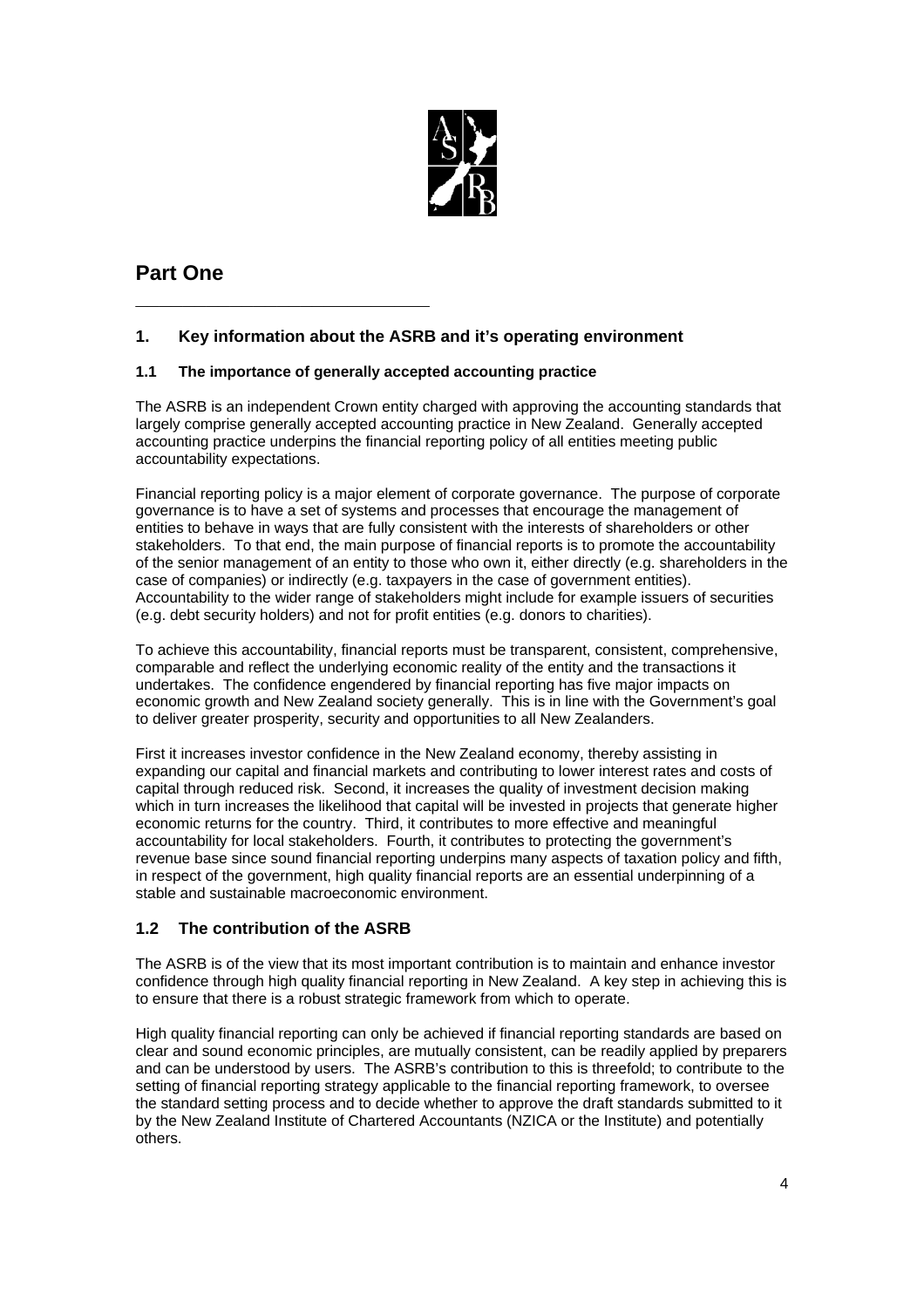

## **1.3 Stakeholders of the ASRB**

The key players in the ASRB's operating environment are:

- **Users of financial statements** resource providers (including shareholders, taxpayers, ratepayers and others), financial analysts, academics, credit rating agencies, corporate trustees and other business media all have a considerable interest in the integrity of the financial reporting system.
- **Regulators** the integrity of the financial markets regulated by the Securities Commission is underpinned by a sound financial reporting system both in relation to historic and prospective financial information. The Reserve Bank has an interest in banking and insurance sector standards. The Registrar of Companies has registry and enforcement roles that have strong links to as well as dependency on the financial reporting system. The Charities Commission has the mandate for the regulation of charities.
- **Preparers** who have a strong interest in ensuring financial reports represent faithfully their entities' performance, financial position and cashflows.
- **The New Zealand accounting profession** which has a vital interest in financial reporting from a preparer, advisory and auditing perspective.
- **The Executive** the Minister of Commerce is the ASRB's Minister. The Ministry of Economic Development (MED) has responsibility for providing policy advice to the Minister on the legislation under which the ASRB operates. It also monitors the ASRB's performance on behalf of the Crown.
- **The Financial Reporting Standards Board (FRSB)** the NZICA Committee responsible for carrying out the specialist technical work that goes into considering what changes, if any, need to be made to International Financial Reporting Standards (IFRS) to make them fully applicable as New Zealand equivalents to International Financial Reporting Standards (NZIFRS). The FRSB also carries out a very thorough stakeholder consultation which the ASRB requires before it is prepared to consider approval of a draft standard.
- **The International Accounting Standards Board (IASB)** there will be a continuing need for the ASRB to engage with the London based IASB at Trustee, Board and Senior Management levels.
- **The International Public Sector Accounting Standards Board (IPSASB)** is charged with developing financial reporting standards for the public sector. These standards provide a source for public sector modifications in standards and as a comparator for the FRSB's work.
- **Standard setters in other jurisdictions**  New Zealand standard setters have a very close relationship with their equivalent Australian bodies and relevant officials. This includes participation in the Trans Tasman Accounting and Auditing Standards Advisory Group (TTAASAG) and cross memberships between the ASRB and the Australian Financial Reporting Council (FRC). New Zealand has also traditionally had strong relationships with standard setters in Europe and North America and the ASRB and FRSB are building closer relationships with Asian standard setting and oversight bodies through membership of new regional groups.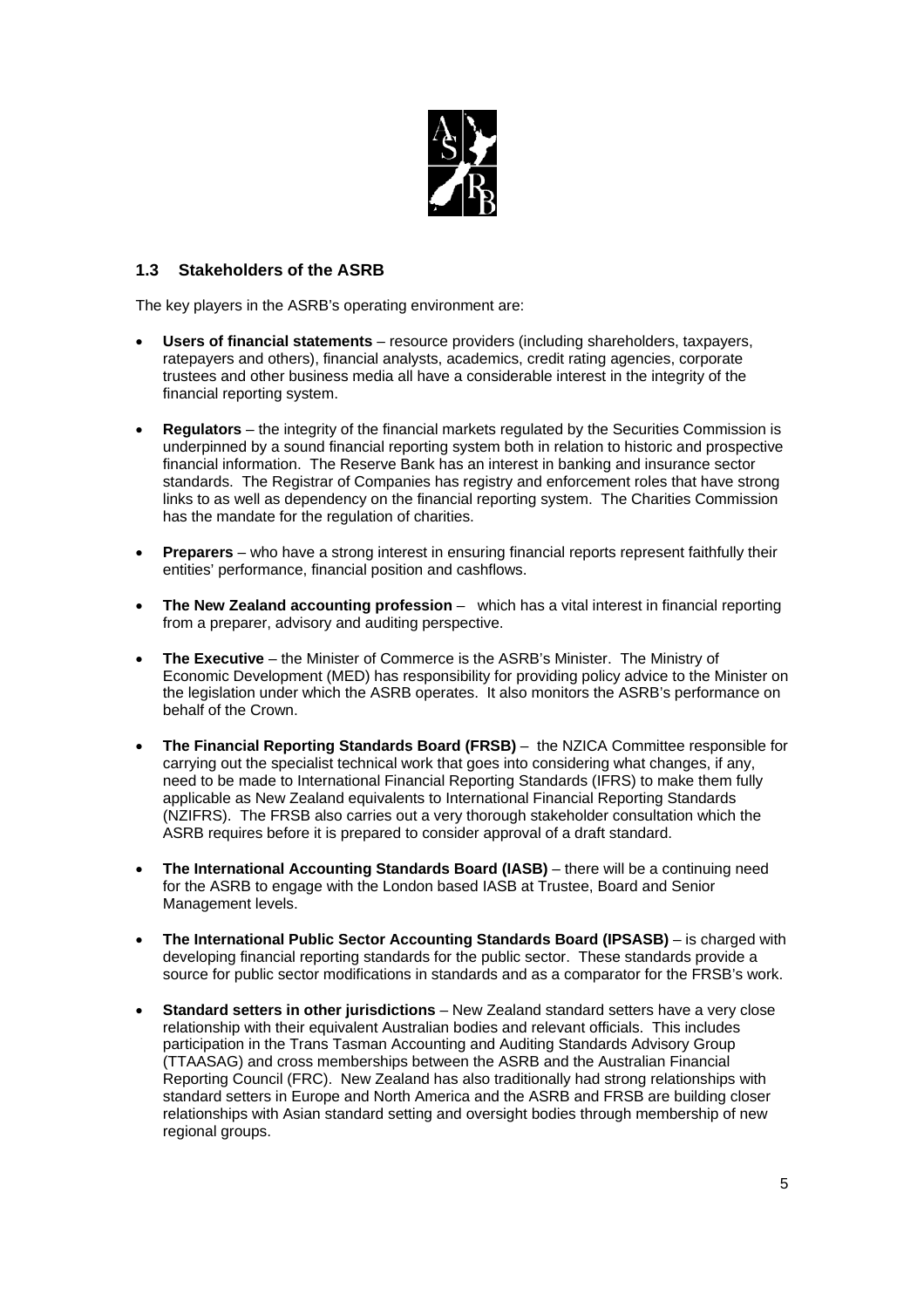

## **1.4 The current operating environment**

#### **1.4.1 Overview of the Environment**

The Board considers, and where appropriate approves, new or revised accounting standards as part of the continuing process of adopting International Financial Reporting Standards ("IFRS"). New countries continue to sign up to these standards and the momentum that has been created has been positively accepted in many of the world's main financial reporting jurisdictions.

The ASRB's aim is to promote this confidence through the approval of financial reporting standards that are robust, internationally accepted and appropriate for the New Zealand environment. A regulatory regime with high standards of financial reporting, together with good corporate governance will underpin both healthy and efficient capital markets and a trusted and accountable public sector. In the case of profit oriented entities, the ASRB is keen to ensure that the integrity of the IFRS 'brand' is not prejudiced by any actions in New Zealand which could be construed as departing from the internationally agreed agenda of seeking one set of standards across the world.

The move by New Zealand reporting entities to IFRS results in considerable benefits from improved comparability of financial statements, and removal of the need for interested parties and providers of capital to have to translate the New Zealand generally accepted accounting practice (GAAP) information presented into the more universally understood accounting practices adopted by New Zealand's major trading partners. Benefits also accrue in relation to the New Zealand subsidiaries of multinational organizations based in Australia and the European Union, as the IFRS based financial information prepared here can be incorporated directly into their IFRS based group reporting, without translation and amendment.

The ASRB's work programme is primarily driven by the standards issued by the IASB. It is expected that there will be a large number of new IFRS's and amendments to existing IFRS's from the IASB in the year to 30 June 2011. This is likely to include significant changes to standards relating to financial instruments, liability and revenue recognition, insurance and lease accounting.

The Board plays a leadership role in the development of the financial reporting framework and the harmonisation of financial reporting standards. In line with Government policy, the Board has participated in Trans-Tasman co-ordination initiatives. These initiatives have been strengthened by the joint statement relating to the Single Economic Market Outcomes Framework from the Prime Ministers of New Zealand and Australia in August 2009.

On 30 September 2009 the Board published a discussion document "Proposed Application of Accounting and Assurance Standards under the proposed new Statutory Framework for Financial Reporting" at the same time as the publication by the Ministry of Economic Development of the discussion document "The Statutory Framework for Financial Reporting". The analysis and review of the submissions on the discussion document will inform the Board's decisions on improvements to financial reporting in New Zealand.

The Government has announced that the ASRB will be re-constituted as the eXternal Reporting Board (XRB) with a proposed implementation date of 1 July 2011. The XRB will have responsibility for both accounting and auditing standards. The Board is currently planning for the transition.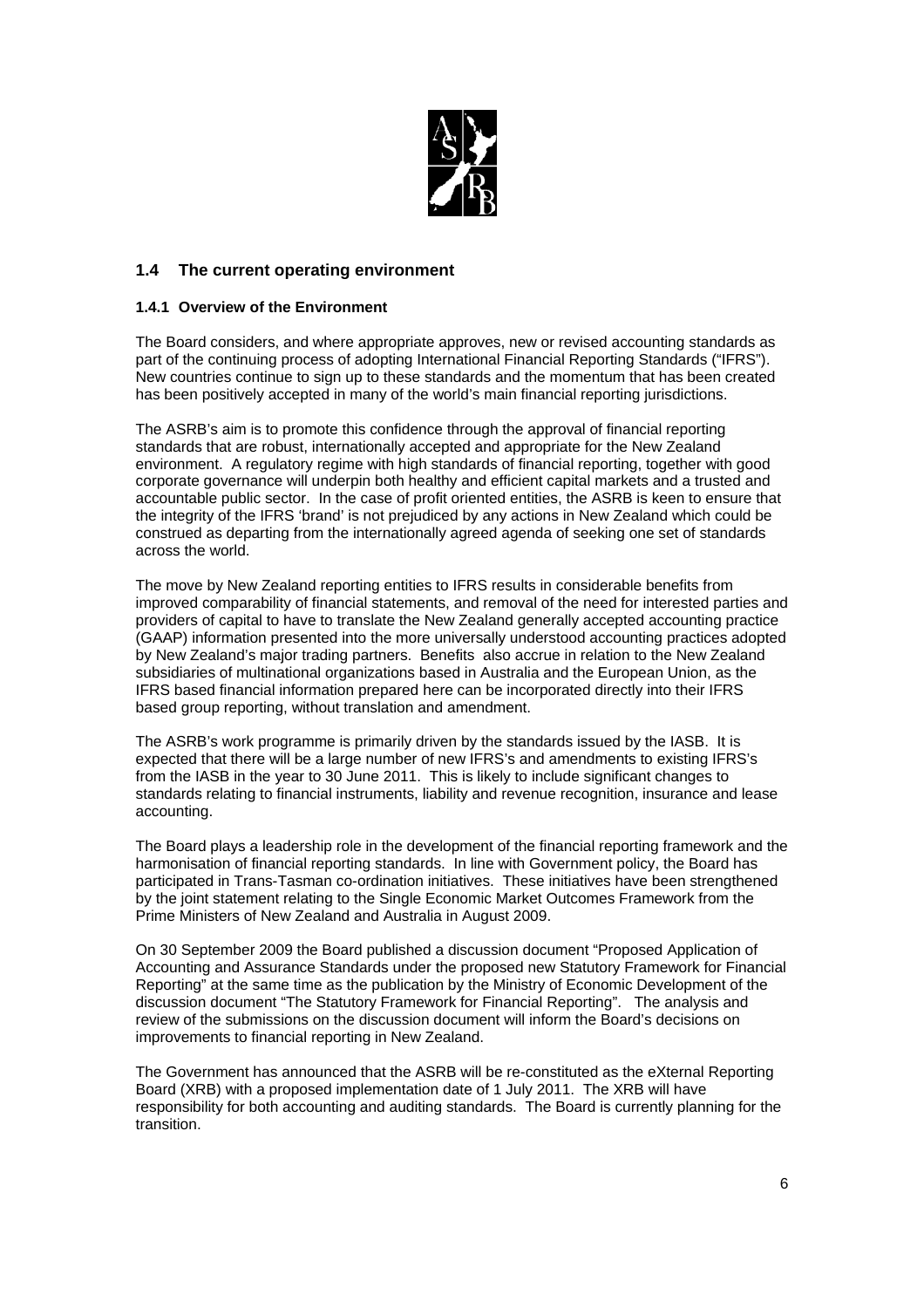

Several issues including the possible direct adoption of IFRS, convergence with Australia, and future standards for small and medium sized entities, public sector entities and the not-for-profit sector will be progressed by the Board in the coming year. These issues are discussed in the following section (1.4.2).

## **1.4.2 Significant Current Issues**

Whilst the Board will be preparing itself for transition from a "virtual" entity to one with significantly expanded responsibility, employing staff and having permanent premises, when the XRB comes into existence, there are a number of current issues which require consideration as part of the reform of the financial reporting framework during 2010/11.

#### *Direct adoption of IFRS*

Currently the standard setting process in New Zealand has favoured adapting IFRS to provide for New Zealand specific issues. The Board will be considering whether it would be appropriate to adopt IFRS directly without modification.

#### *Convergence with Australia*

The Board will also be considering the effects of possible changes to financial reporting standards in the light of the Government's Single Economic Market Outcomes Framework, which sets the context for consideration of the convergence of financial reporting standards with Australia. Consistent with the agreement between the Prime Ministers in August 2009, the Board considers that net Trans-Tasman benefit should be the key criterion for deciding whether convergence should be pursued.

The Board is particularly conscious of the importance of ensuring a co-ordinated approach with Australia wherever appropriate and is actively considering and supportive of further development in the Trans-Tasman relationship. The Board will be working to assist in ensuring that the Single Economic Market Outcomes Framework is achieved. This is a key Government initiative, endorsed by the Prime Ministers of Australia and New Zealand.

The Board has tentatively agreed to pursue an "applicable convergence" approach involving:

- Pursuing convergence of the for-profit reporting framework and standards over the short-term;
- Not pursuing convergence for public sector reporting for the time being: and
- Exploring opportunities for joint development of standards for the not-for-profit sector over the medium term.

#### *Small and Medium Sized Entities*

A key issue in the coming year will be confirming the financial reporting requirements of small and medium sized entities. In 2007, the ASRB approved the carrying forward of New Zealand's historic differential reporting approach to financial reporting prior to a more fundamental review. The proposals in the Board's Discussion Document of September 2009 and the submissions received will provide the basis for decisions on the way forward.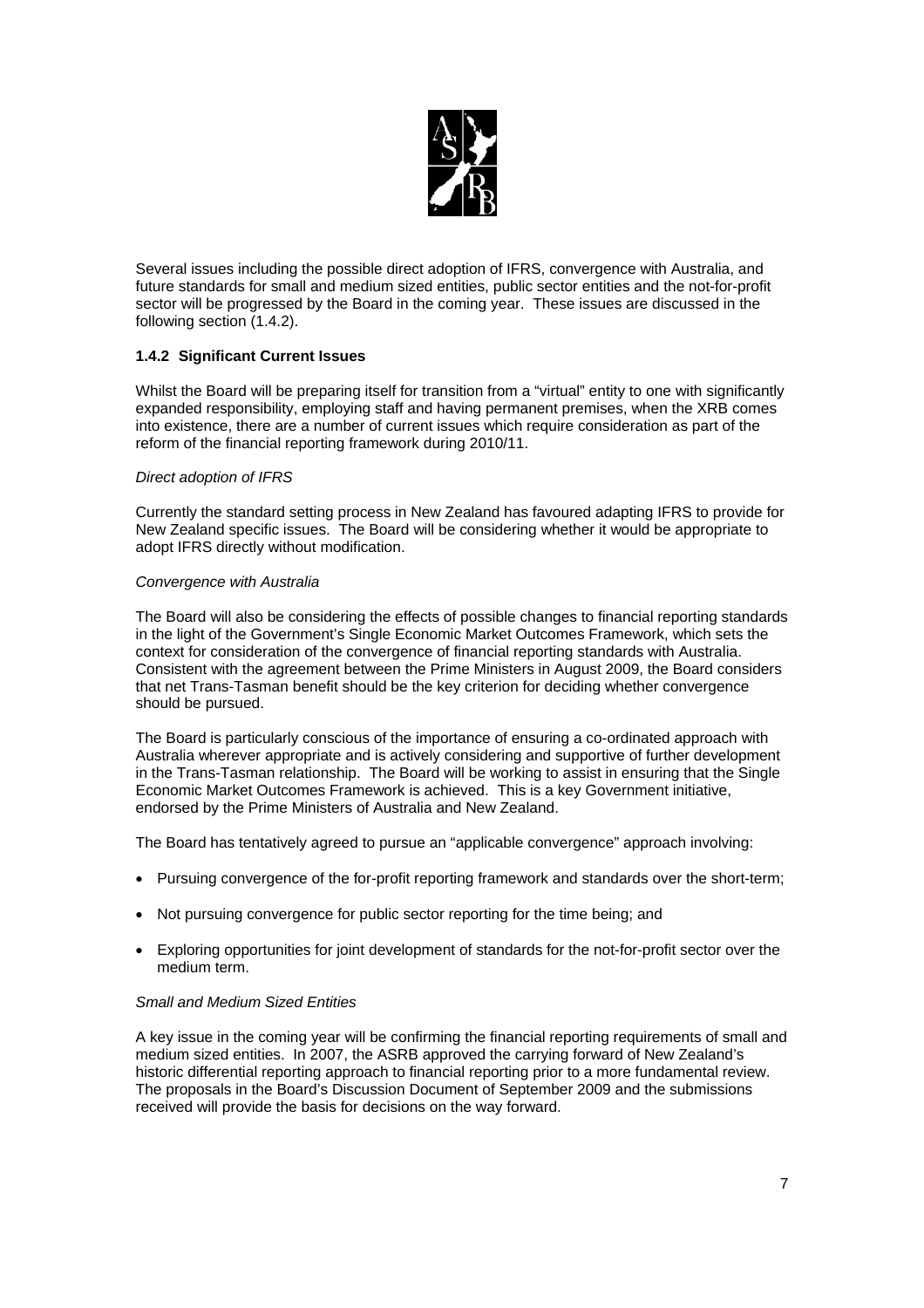

#### *Public Sector Entities*

The ASRB is well aware of concerns about the application of NZ IFRS to public sector entities. These have been articulated by the Office of the Controller and Auditor-General.

The ASRB is considering the issue of whether a single set of financial reporting standards for all sectors continues to be appropriate. The Board will as part of that work also be considering the appropriateness of adopting International Public Sector Accounting Standards (IPSAS) in New Zealand.

#### *Not-for-profit Sector*

The Review of the Financial Reporting Framework being undertaken by MED is expected to lead to clarification of the reporting obligations of charities and perhaps other not-for-profit entities. However the issue of what will need to be reported in financial reports by those entities which have financial reporting obligations will be determined by applicable financial reporting standards. The ASRB will ensure that the issues are appropriately addressed.

#### **1.4.3 A Period of Change**

The ASRB is mindful of, and carefully considering, issues which may have an impact on the financial reporting environment over the period 2010-2013 and beyond and those and other matters which may impact the Board's role.

The current issues discussed earlier in this Statement all have the potential to affect the ASRB, the nature of its work and the role it plays in the financial reporting environment in New Zealand and abroad.

The ASRB is vitally concerned to ensure that throughout the coming period of change the specific needs of New Zealand users and entities are met.

#### **1.5 Future Changes to the Board's Role**

The Government has announced changes which will in due course transform the ASRB from a "virtual" entity to one with staff and office space. The ASRB will take on new roles and responsibilities described briefly below.

The Government has decided to consolidate all financial reporting and auditing standard setting responsibilities within a reconstituted ASRB to be renamed the eXternal Reporting Board (XRB).

The proposed changes would closely align the New Zealand arrangements with Australia's thereby enhancing the potential for future cooperation between the two countries' standard setting bodies.

The proposed legislation is intended to take effect from mid-2011.

The Board has prepared preliminary plans for the transition to the XRB. These plans will be further developed and maintained regularly by the Board throughout the transition period.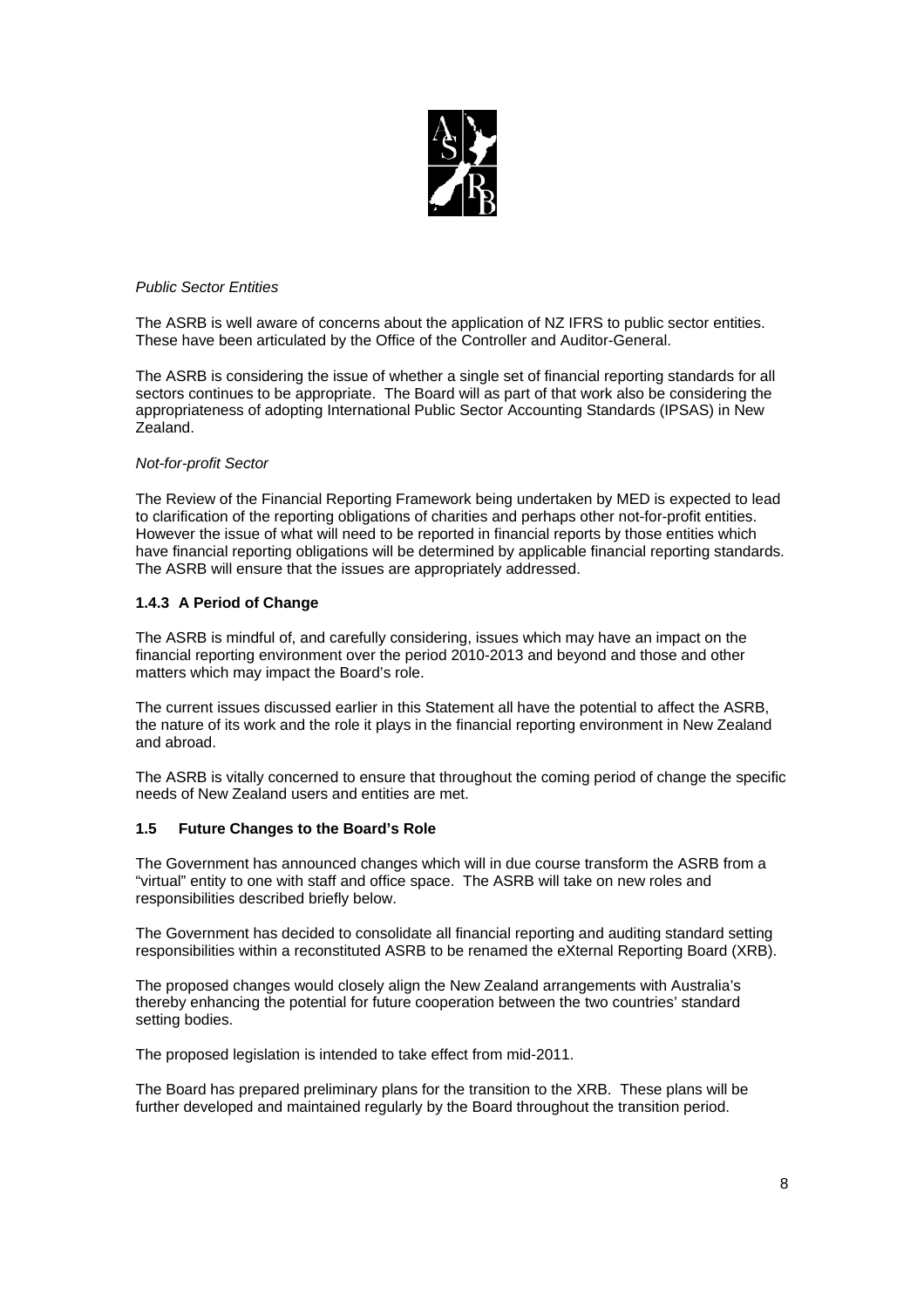

## **2. The ASRB's functions**

The ASRB was established as a Crown Entity by section 22 of the Financial Reporting Act 1993 (the "Act").

## **2.1 Review and Approval of Financial Reporting Standards**

The current statutory role of the ASRB is to review and, if it thinks fit, approve financial reporting standards which are submitted to it, for application to the financial statements required to be prepared by reporting entities, groups, local authorities, council controlled organisations, state sector bodies and other entities in accordance with the Act, the Crown Entities Act 2004, the Local Government Act 2002, the Public Finance Act 1989 or any other enactment that requires a person to comply with the Act as if that person were a reporting entity.

The specific functions of the ASRB (as set out in section 24 of the Act) are to:

- Review and approve financial reporting standards and amendments to approved financial reporting standards;
- Give directions as to the accounting policies that have authoritative support within the accounting profession in New Zealand;
- Encourage and make recommendations concerning the development of financial reporting standards, including financial reporting standards for different classes of reporting entity; and
- Liaise with the Australian Accounting Standards Board ("AASB") with a view to harmonising New Zealand and Australian financial reporting standards.

The ASRB has such powers as are reasonably necessary to enable it to carry out its functions and is entitled to consult such persons or organisations as it thinks fit (section 30 of the Act).

The process giving rise to the development and promulgation of NZ IFRS is set out below:

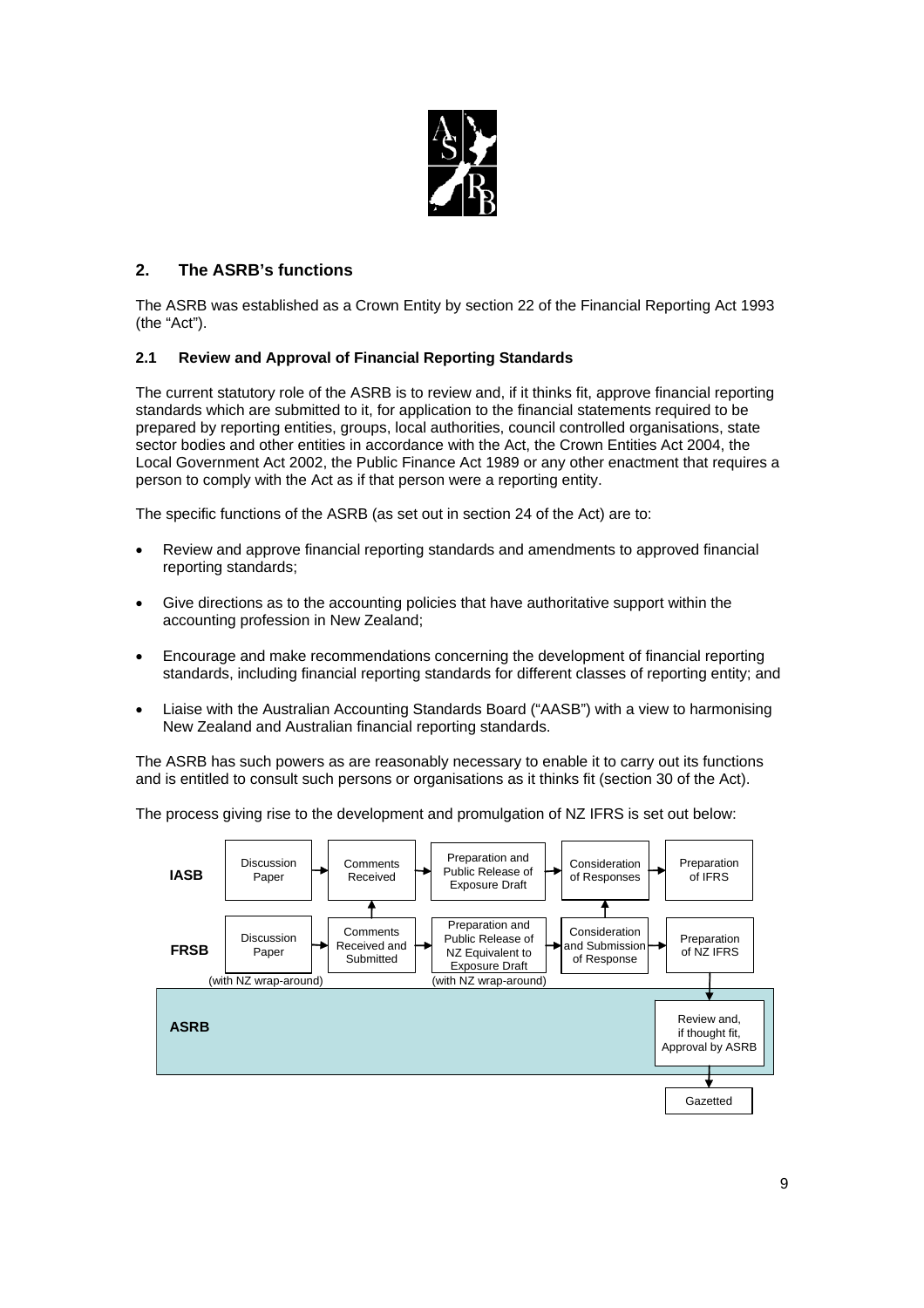

In rare situations, where a financial reporting issue exists that is not being or planned to be addressed by the IASB, a New Zealand specific standard may be developed, usually by the FRSB.

The outcome that the ASRB is seeking to influence is the quality of financial reporting in New Zealand. The ASRB believes it has an important role in the promotion of confidence in the financial reports of both the corporate and public benefit entity sectors in New Zealand.

The ASRB is committed to being consistent, transparent and accountable. It has been delegated certain powers as befits an Independent Crown Entity and will be responsible but not hesitant in using those powers where appropriate. In order for the ASRB to achieve its objectives, the ASRB is required to be consultative as well as being consulted on matters which have a direct bearing on the requirement for entities to report on both financial and non-financial information. The ASRB has and will continue to operate as a credible, authoritative and influential entity but in doing so will have to continue to seek adequate resources, both in terms of people and funding to be effective in discharging its statutory roles.

Since most financial reporting standards will comprise NZ IFRS and be developed by the Institute, based on IFRS, the ASRB has agreed with the Institute and its FRSB certain policies and procedures for the development of financial reporting. These procedures are spelled out in ASRB Release 8. It is expected that any other organisation submitting a proposed standard to the ASRB for approval should follow the same procedures and also request the views of the FRSB on any proposed standard.

The ASRB will continue to subject submissions for the approval of standards to a thorough and searching review, and will only approve such standards as it sees fit, recognising its broader statutory functions and objectives.

## **2.2 International Harmonisation**

One of the statutory functions of the ASRB is to liaise with the AASB with a view to harmonising New Zealand and Australian financial reporting standards. There is direct representation on the ASRB from the Chair of the Australian FRC, who is also a Trustee of the International Accounting Standards Committee Foundation. Likewise the Chairman of the ASRB is a member of the FRC. The Chairman of the ASRB is also the Chairman of the Trans Tasman Accounting and Auditing Standards Advisory Group (TTASAAG), which is charged with advancing harmonisation between Australia and New Zealand and to promoting the development of financial reporting in the region by encouraging links with other relevant accounting standards, oversight and policy making organisations. The ASRB will continue to prioritise development of relationships with key Australian institutions and individuals.

New Zealand is able to influence the development of international reporting standards by:

- Liaising closely with the IASB and IPSASB as a means of contributing to and influencing the output of those organisations;
- Participating in the deliberations of the FRC through the appointment of the ASRB Chair as a member of the FRC; and
- Participating in the deliberations of TTAASAG through the appointment of the ASRB Chair and others.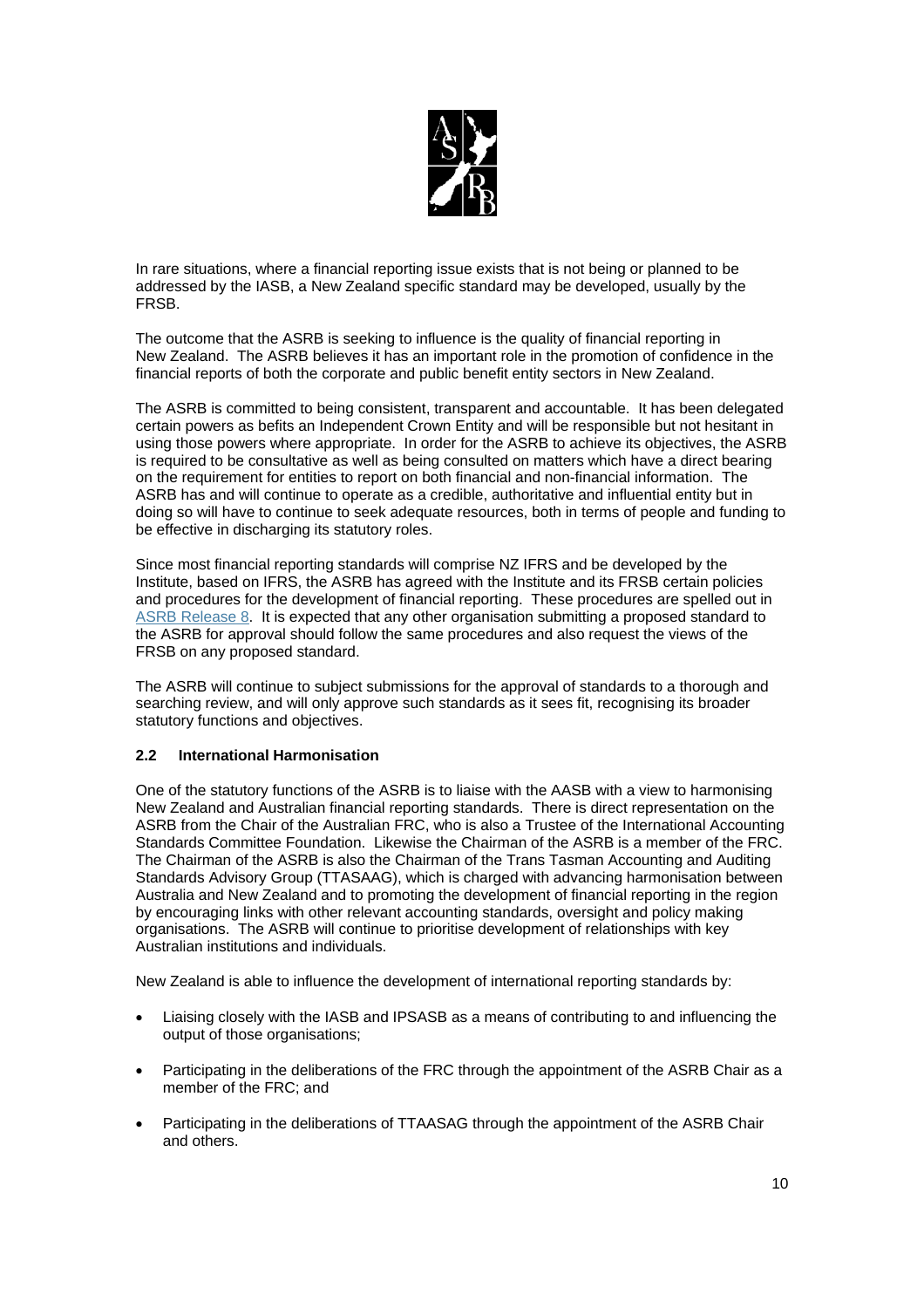

New Zealand has an enviable reputation in the international standard setting process. This continued recognition is vital to ensure that we continue to be heard and have the opportunity to influence the way accounting standards are considered and formulated.

Under a regime which involves the adoption of standards written and set by the IASB, it is essential that New Zealand continues to foster and grow both bilateral relationships with the IASB as well as relationships with key institutions involved in oversight and standard setting in Australia. The ASRB's activities are designed to promote this level of understanding and mutual respect, such that New Zealand is able to positively influence the direction taken by the IASB.

The ultimate objective is that New Zealand will achieve greater harmonisation internationally and in line with the Single Economic Market Outcomes Framework for a single set of financial reporting standards for entities across the Tasman.

Because of the decision made to adopt IFRS in New Zealand, the ASRB is vitally interested in ensuring that it has some influence over the setting of such standards. This influence is reflected in a tangible way by the contribution of a significant annual funding grant to the IASB. However, the ASRB is also an active participant in the standard setting process through attendance at relevant and important meetings of international standard setters and regulators. The ASRB has agreed to fund the cost of New Zealand representatives attending meetings of the AASB, IASB and IPSASB to provide direct input for New Zealand Standard setters into the development of relevant financial reporting standards.

The ASRB has agreed to allocate a portion of funding direct to IPSASB, to assist in the development of a project on the conceptual framework relating to public sector reporting.

## **2.3 Developments in Financial Reporting Requirements**

The ASRB will continue to actively monitor and contribute to proposals by the MED for the reform of the New Zealand financial reporting framework, including the consideration of the appropriate levels of reporting for different types or categories of entities.

The ASRB will continue the cordial and constructive working relationships with Ministry officials, such that the ASRB is both called upon and able to provide timely, reasoned and practical input to considerations regarding changes in relevant legislation.

## **2.4 Other Stakeholder communications and interface**

To successfully undertake the above roles, the ASRB will communicate regularly with various stakeholders who have an interest in ensuring the financial reporting systems in New Zealand are appropriately robust and relevant. These include;

- The Minister of Commerce and the MED;
- NZICA and the FRSB;
- The New Zealand accounting profession;
- Preparers and users of financial statements including, but not limited to those filling governance roles, financial analysts, shareholders, and business media; and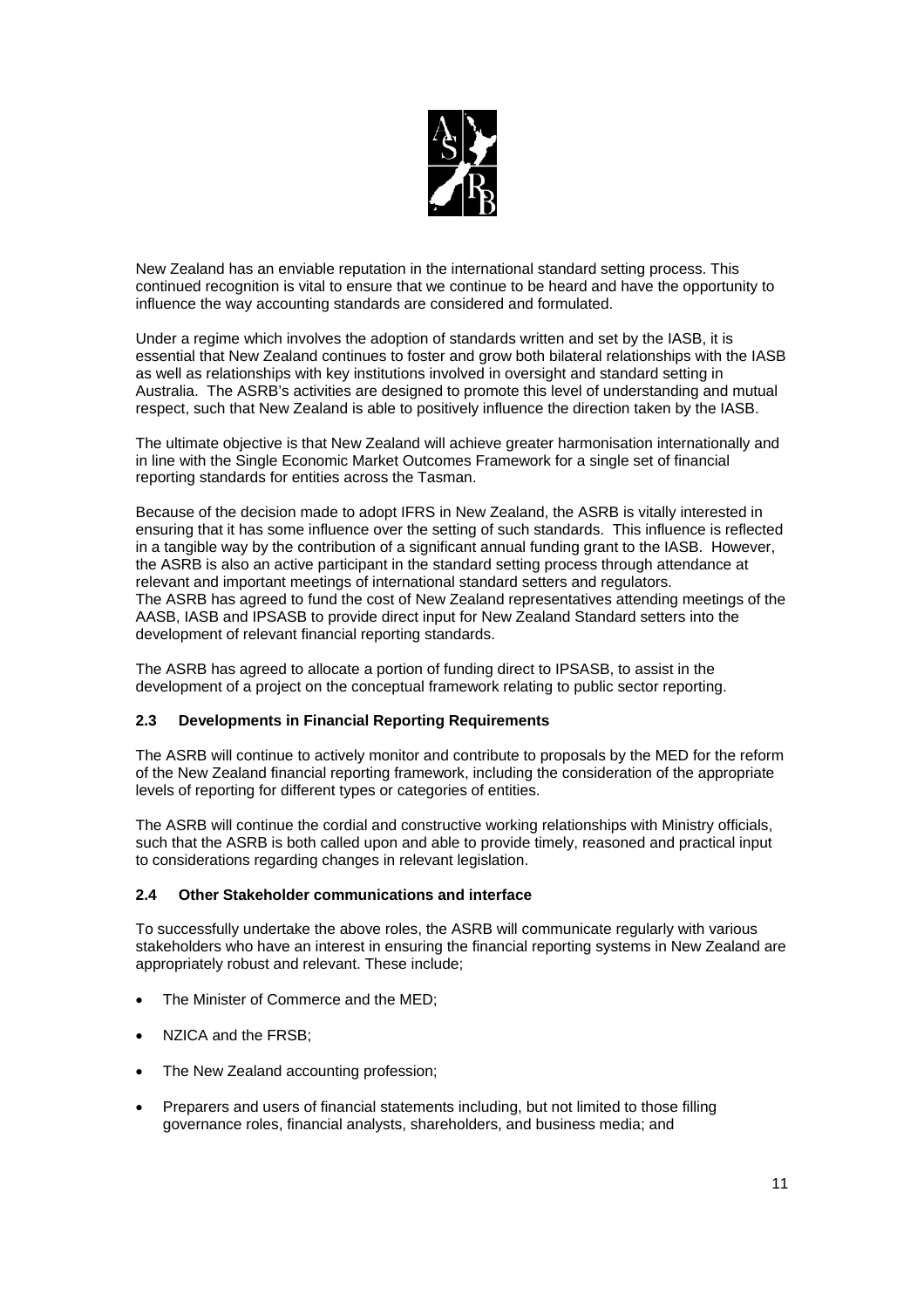

• Regulators such as the Securities Commission, Reserve Bank of New Zealand, Registrar of Companies and Charities Commission.

The ASRB aspires to develop both communication mechanisms and relationships with all of its key stakeholder groups such that it can progress the advancement of New Zealand's financial reporting in a timely, efficient and objective manner. Inherent to this is the recognition that the ASRB will discharge its own accountabilities to the Crown, and remain open to and proactive in its communication with affected groups such as preparers and users of financial statements as well as the New Zealand accounting profession.

## **3. Measuring the ASRB's performance**

Some of the expectations of the ASRB are set out in the Financial Reporting Act. For example before approving a standard the ASRB must be satisfied that reasonable steps have been taken to consult with persons or organisations or representatives of persons or organisations who would be affected by the adoption of the standard or the amendment.

The ASRB has been careful to set out in detail its own due process requirements in Release 8, '*The role of the Accounting Standards Review Board and the nature of approved financial reporting standards'* The due process expected by the ASRB includes:

- The issuance of an exposure draft for public comment, accompanied by a discussion paper;
- The preparation of the standard following consideration of the responses received to the exposure draft; and
- The submission of the standard to the ASRB for approval, accompanied by a summary of significant issues, an impact analysis where possible, and a comparison with similar international standards, where applicable.

The ASRB itself has taken steps to ensure its own processes are robust and that appropriate consideration has been given to issues of governance and management practices. It has a governance manual which describes in detail all issues concerning process, conduct, integrity, reporting and management. The ASRB is also subject to annual audit and is required to report regularly both in a formal and informal way to the Minister.

The formal Output Agreement between the ASRB and the Minister sets out the requirements of the Minister in terms of the specific outputs described in Part 2 of this Statement. The ASRB measures its actual performance per output against the levels established and articulated in Part 2 on an annual basis.

The ASRB is dependent on the FRSB to develop financial reporting standards and makes available an annual allocation of funding to contribute toward the direct costs the FRSB incurs in relation to standards development. However, this does not cover those costs fully nor cover the considerable volunteer time that is contributed by members of the Institute to the FRSB.

To further fulfil its accountabilities the ASRB has established a web site on which it publishes regular Communiqués together with its annual report and a full set of audited financial statements.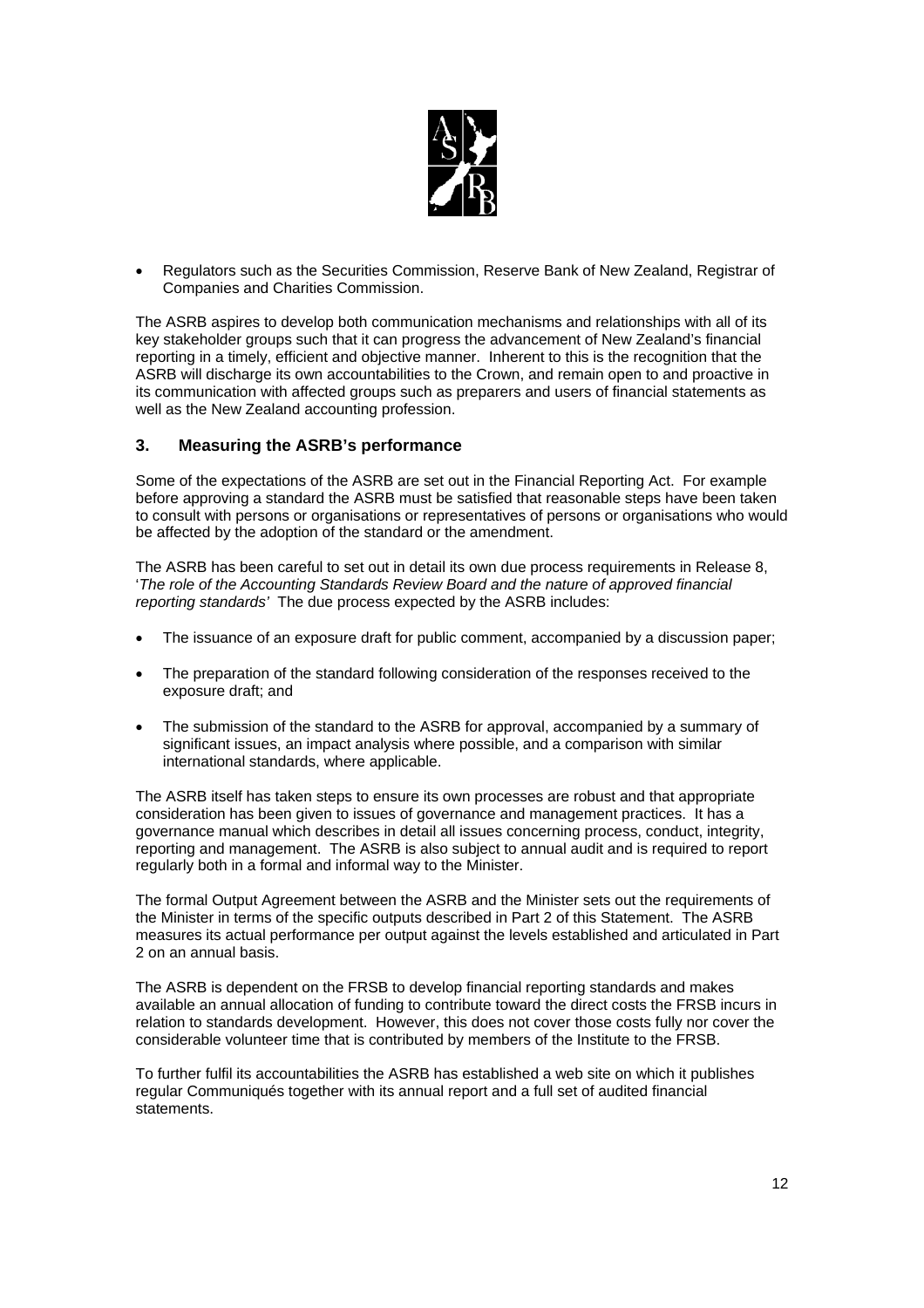

Finally in terms of the desired outcome of high quality financial reporting, the ASRB pays attention to surveys and other information on the state of financial reporting by such bodies as the Companies Office, the Securities Commission and the Office of the Auditor-General. Specifically the Board reviews the periodic reports by the Securities Commission on its Financial Reporting Surveillance Programme. Financial reporting issues are monitored to determine whether changes to financial reporting standards may be required.

The Board monitors all qualified audit opinions referred to the Registrar of Companies under the Act, and discusses financial reporting issues arising from qualified opinions. Where issues result from deficiencies in financial reporting standards these are considered by the Board in the context of the need for possible changes to standards.

## **4. How the ASRB proposes to manage the organisational health and the capability of the entity**

Currently the ASRB is in effect a 'virtual' entity. It has no employees or premises and is required to operate on a very small budget once the funding contributions to the IASB, IPSASB and FRSB are separated out. Members of the ASRB are qualified for appointment by reason of their knowledge of or experience in business, accounting, finance, economics or law. The current members of the ASRB and their biographical details can be found in Part 4.

The workload of the ASRB has increased considerably recently for all members of the Board, but particularly for the Chair, who is a member of the Australian Financial Reporting Council and also Chairman of the Trans Tasman Accounting & Auditing Standards Advisory Group.

The workload for all Board members will continue to increase during the next 12 months in the light of the significant issues the ASRB is facing, including the reconstitution of the ASRB (see section 1.5).

The Board needs to maintain a high level of suitable expertise to perform its functions, and its members will be required to contribute greater amounts of time to ASRB activities during this period of significant activity.

The value that the ASRB brings to the process of setting standards for financial reporting in New Zealand is also heavily dependent on the quality and availability of experienced ASRB members. Such individuals need to bring an independence of mind to the process which is divorced from their loyalties to the accounting or legal professions. It is this experience and independence, as well as applying a broad range of perspectives which validates the standards approval process. ASRB members have to think about whether each new standard fits within the strategic framework and policies developed over the years by the ASRB, whether it has broad application and whether it can be sensibly applied and understood by preparers and users of financial statements across the whole range of reporting entities from the very small to the very large, and within both private and public sector entities.

The ASRB does not currently employ any full time staff. A General Manager and a Technical Advisor have been appointed on a contract basis. Administrative and finance support is also contracted. As stated elsewhere the Board anticipates that as it transitions to the XRB, it will be necessary to employ full-time staff and move to permanent premises.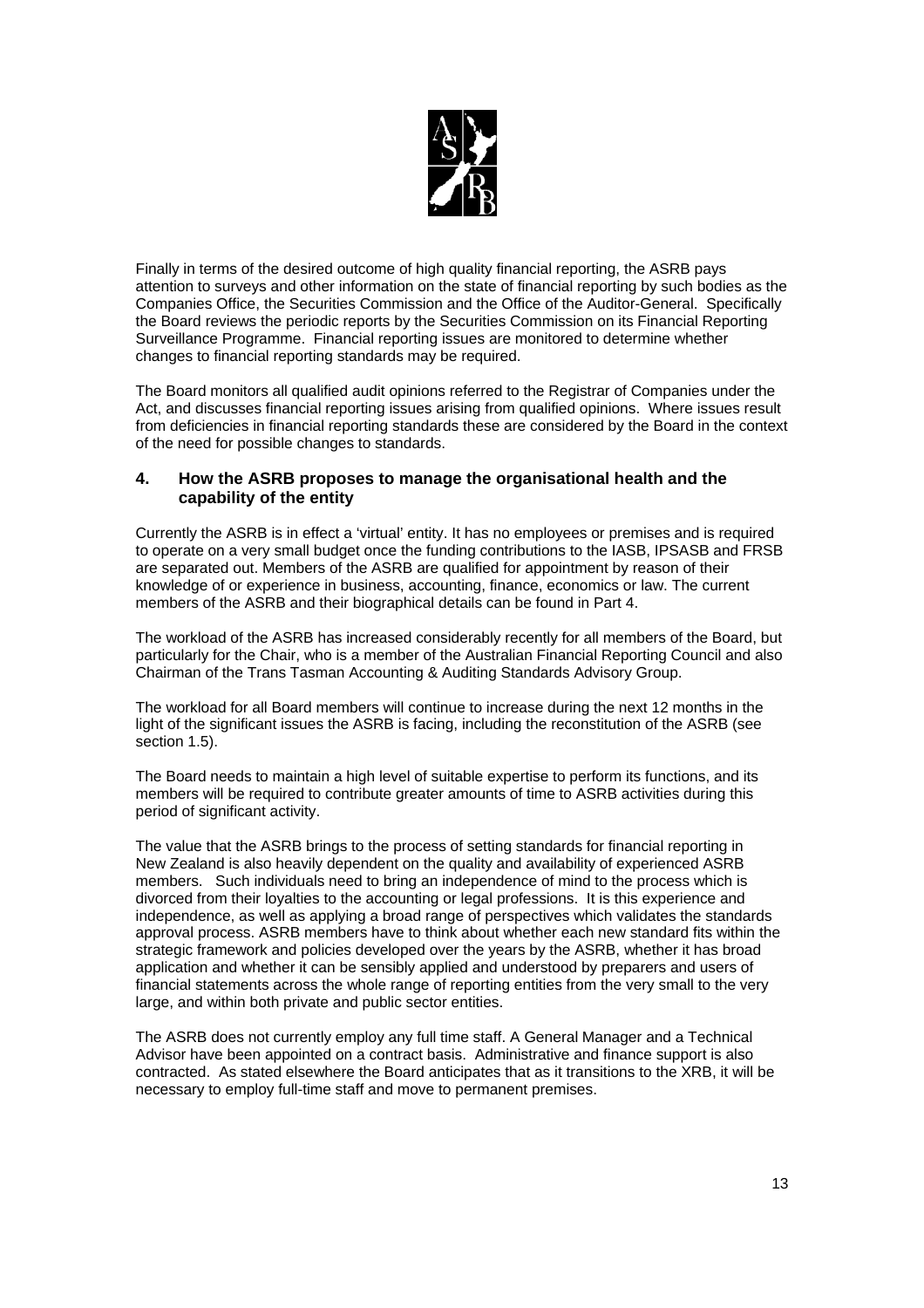

The Board will continue to operate on a tight budget for 2010/2011, although an additional appropriation of \$225,000 has been provided. This is the amount which it is anticipated will be needed for transitional expenses in the year ending 30 June 2011. A capital injection of \$825,000 will provide \$415,000 for the property, plant and equipment for the set-up of the XRB and \$410,000 for working capital.

## **5. How the ASRB reports and consults with its responsible Minister**

There is a formal Output Agreement between the ASRB and the Minister which is negotiated annually. This sets out the expectations of the Minister in terms of both the specific outputs described in Part 2 of this Statement, but also requires two formal reports, at the half year and year end.

In addition, at regular intervals during the year the Chairman will meet with the Minister or his advisors to discuss matters concerning progress toward meeting the ASRB's objectives and also any other matters which may be relevant to the environment in which both the Minister and the ASRB operate.

The ASRB also recognises that from time to time it might be appropriate for it to make a formal submission on a proposed piece of legislation. The ASRB understands that, should it be invited to or wish to make a submission to a Select Committee on any matter, it will alert the Minister to this first.

The Board will at all times endeavour to maintain a "no surprises" policy with the Minister, and inform him and/or his advisors well in advance of any material or significant events, transactions and other issues that could be considered contentious or attract wide public interest.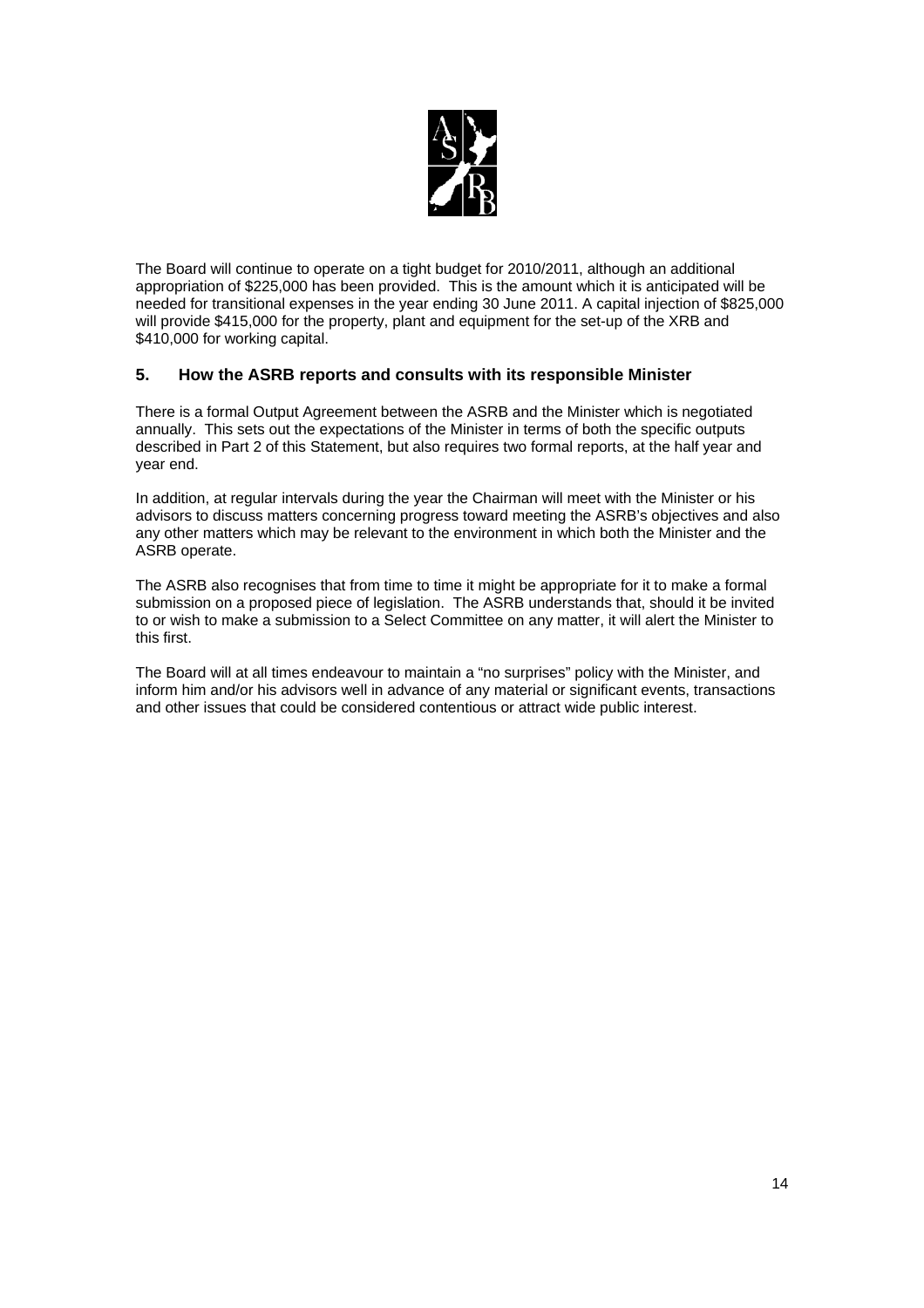

## **Part Two**

The specific outputs of the Board are:

**\_\_\_\_\_\_\_\_\_\_\_\_\_\_\_\_\_\_\_\_\_\_\_\_\_**

- To consider and to approve as the ASRB considers appropriate financial reporting standards and amendments to financial reporting standards that are submitted to it;
- To contribute to the international work associated with developing financial reporting standards and promoting consistency between the New Zealand financial reporting regime and international norms;
- To participate in the trans-Tasman coordination initiatives, including the Trans-Tasman Accounting and Auditing Standards Advisory group (TTAASAG) and the ASRB Chair's appointment as a member of the Australian Financial Reporting Council; and
- To assist in the implementation of policy decisions on the review of the Financial Reporting Act 1993. This may include, assisting with the establishment of a reconstituted Crown Entity to carry out an increased range of functions.

The outputs to be provided by the ASRB will be measured against the following performance measures in relation to the year ending 30 June 2011: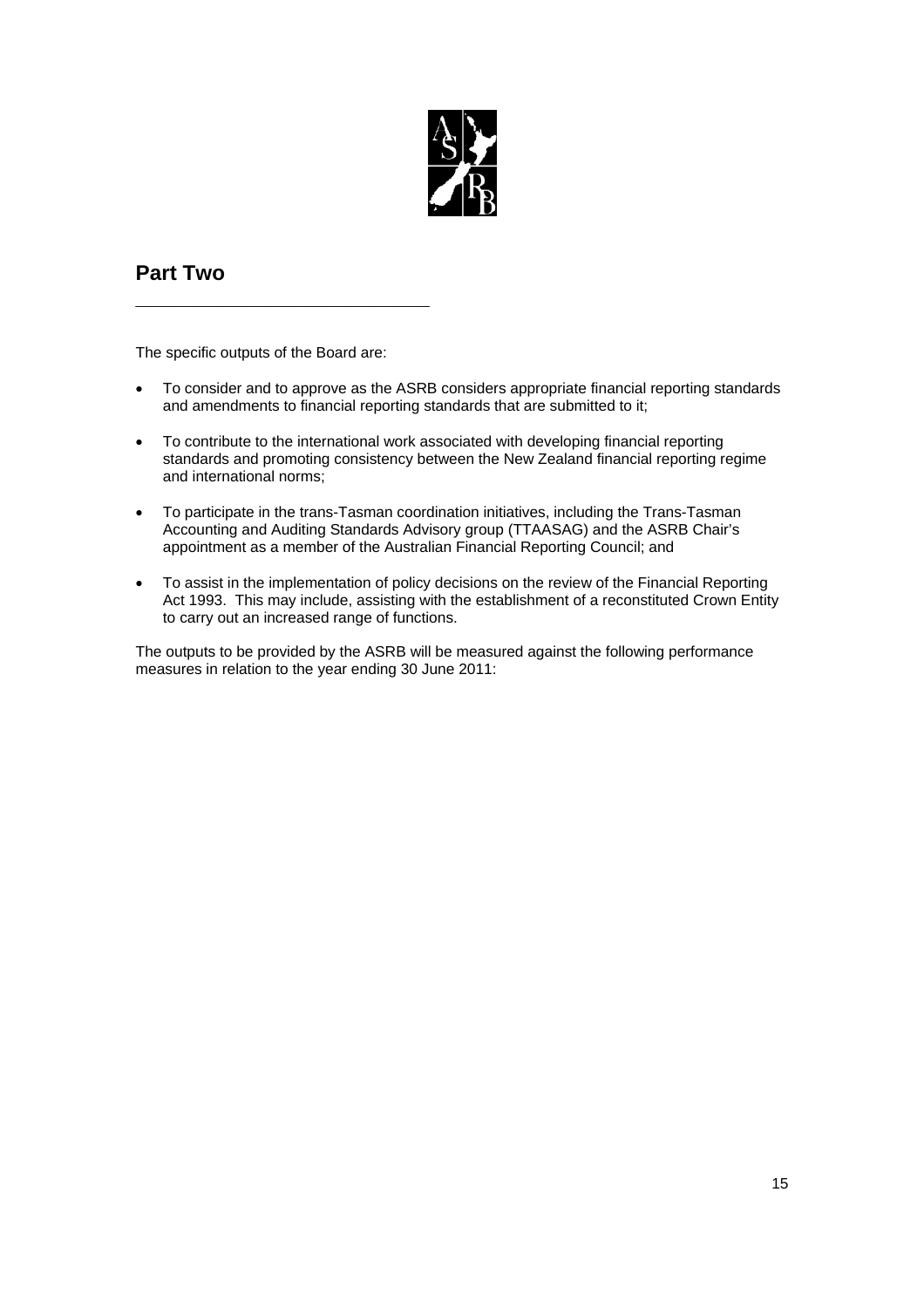

## *Output Performance Measures and Standards*

|                                                                                                                                                                                                                                                                        | 2009/10                            |                                                                                                                                     | 2010/11                                                                                                                             |
|------------------------------------------------------------------------------------------------------------------------------------------------------------------------------------------------------------------------------------------------------------------------|------------------------------------|-------------------------------------------------------------------------------------------------------------------------------------|-------------------------------------------------------------------------------------------------------------------------------------|
| <b>Performance Measures</b>                                                                                                                                                                                                                                            | <b>Budgeted</b><br><b>Standard</b> | <b>Estimated Actual</b><br><b>Standard</b>                                                                                          | <b>Budget</b><br><b>Standard</b>                                                                                                    |
| Approval of Financial Reporting Standards*                                                                                                                                                                                                                             |                                    |                                                                                                                                     |                                                                                                                                     |
| Quantity                                                                                                                                                                                                                                                               |                                    |                                                                                                                                     |                                                                                                                                     |
| Approval of financial reporting standards that are<br>submitted to the Board will provide preparers of financial<br>information with transparent rules and procedures for<br>preparing financial statements in order to meet the needs<br>of users of the information. | N/A                                | Approve or decline<br>10-15 financial<br>reporting<br>standards.                                                                    | Consider for<br>approval 10-20<br>financial reporting<br>standards.                                                                 |
| Quality                                                                                                                                                                                                                                                                |                                    |                                                                                                                                     |                                                                                                                                     |
| Adoption of financial reporting standards means that<br>financial information in New Zealand is comparable,<br>relevant and understandable, and engenders confidence<br>in New Zealand markets.                                                                        | N/A                                | Receive fewer<br>than 5 complaints<br>about newly<br>approved financial<br>reporting<br>standards from<br>external<br>stakeholders. | Receive fewer<br>than 5 complaints<br>about newly<br>approved financial<br>reporting<br>standards from<br>external<br>stakeholders. |
| <b>Timeliness</b>                                                                                                                                                                                                                                                      |                                    |                                                                                                                                     |                                                                                                                                     |
| Approval of financial reporting standards                                                                                                                                                                                                                              | N/A                                | Financial reporting<br>standards are<br>approved or<br>declined within 4<br>months of draft<br>standards being<br>submitted.        | Financial reporting<br>standards are<br>approved or<br>declined within 4<br>months of draft<br>standards being<br>submitted.        |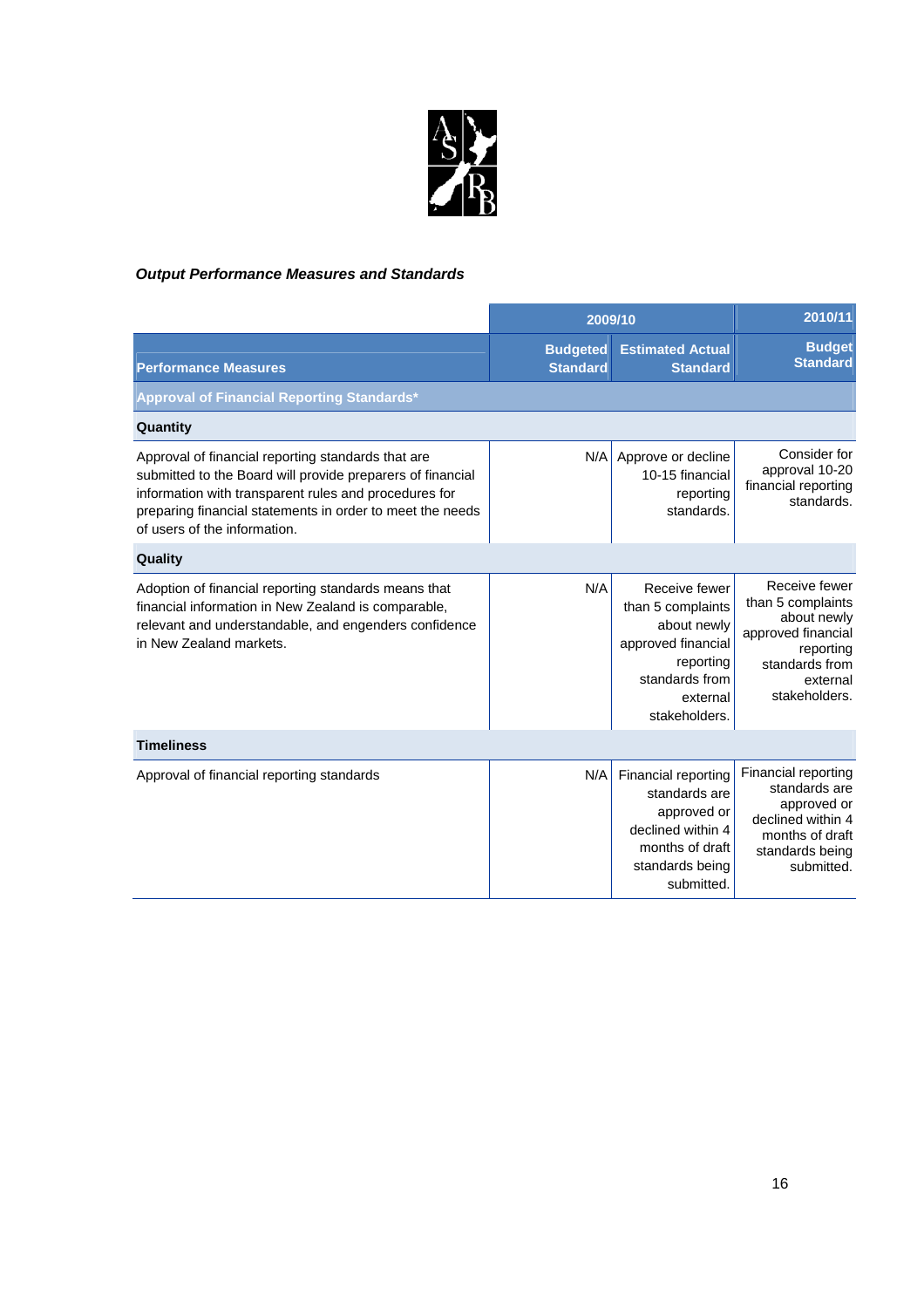

|                                                                                                                                                                                                                                                                                                                    | 2009/10                            |                                                                                                                                                                                                  | 2010/11                                                                                                                                                                                          |
|--------------------------------------------------------------------------------------------------------------------------------------------------------------------------------------------------------------------------------------------------------------------------------------------------------------------|------------------------------------|--------------------------------------------------------------------------------------------------------------------------------------------------------------------------------------------------|--------------------------------------------------------------------------------------------------------------------------------------------------------------------------------------------------|
| <b>Performance Measures</b>                                                                                                                                                                                                                                                                                        | <b>Budgeted</b><br><b>Standard</b> | <b>Estimated Actual</b><br><b>Standard</b>                                                                                                                                                       | <b>Budget</b><br><b>Standard</b>                                                                                                                                                                 |
| <b>International Harmonisation</b>                                                                                                                                                                                                                                                                                 |                                    |                                                                                                                                                                                                  |                                                                                                                                                                                                  |
| Quantity                                                                                                                                                                                                                                                                                                           |                                    |                                                                                                                                                                                                  |                                                                                                                                                                                                  |
| The Accounting Standards Review Board participates<br>and contributes at international fora so that financial<br>reporting in New Zealand is consistent with international<br>best practice and New Zealand is able to influence the<br>development of international financial reporting<br>standards.             | N/A                                | Members of the<br>Accounting<br><b>Standards Review</b><br>Board, or<br>delegates, attend<br>4-6 international<br>fora and meetings.                                                             | Members of the<br>Accounting<br><b>Standards Review</b><br>Board, or<br>delegates, attend<br>4-6 international<br>fora and meetings.                                                             |
| The Accounting Standards Review Board works closely<br>with appropriate Australian agencies to achieve greater<br>harmonisation in line with the Single Economic Market<br>Outcomes Framework for a single set of financial<br>reporting standards for entities operating across the<br>Tasman.                    | N/A                                | N/A                                                                                                                                                                                              | Members of the<br>Accounting<br><b>Standards Review</b><br>Board, or<br>delegates, attend<br>15-20 Trans-<br>Tasman fora and<br>meetings.                                                        |
| By delegation to the New Zealand Institute of Chartered<br>Accountants, the Accounting Standards Review Board<br>will respond to all relevant International Accounting<br>Standards Board and International Public Sector<br>Accounting Standards Board exposure drafts of draft<br>financial reporting standards. | N/A                                | The FRSB of<br><b>NZICA will</b><br>respond to 20-25<br>IASB and IPSASB<br>exposure drafts<br>within timeframes<br>set by IASB /<br><b>IPSASB.</b>                                               | The FRSB of<br>NZICA will<br>respond to 15-20<br>IASB and IPSASB<br>exposure drafts<br>within the<br>timeframes set by<br>IASB / IPSASB.                                                         |
| Quality                                                                                                                                                                                                                                                                                                            |                                    |                                                                                                                                                                                                  |                                                                                                                                                                                                  |
| International financial reporting best practice is<br>promoted in New Zealand to ensure comparability,<br>consistency and understandability of financial<br>information for investors and other users.                                                                                                             | N/A                                | International<br>financial reporting<br>developments are<br>conveyed to<br>interested and<br>affected parties in<br>the Accounting<br><b>Standards Review</b><br>Board's regular<br>Communiqués. | International<br>financial reporting<br>developments are<br>conveyed to<br>interested and<br>affected parties in<br>the Accounting<br><b>Standards Review</b><br>Board's regular<br>Communiqués. |
| <b>Timeliness</b>                                                                                                                                                                                                                                                                                                  |                                    |                                                                                                                                                                                                  |                                                                                                                                                                                                  |
| Timely information relating to attendance at<br>international fora and meetings is communicated to<br>interested and affected parties                                                                                                                                                                              | N/A                                | Within 2-3 months.                                                                                                                                                                               | Within 2-3 months.                                                                                                                                                                               |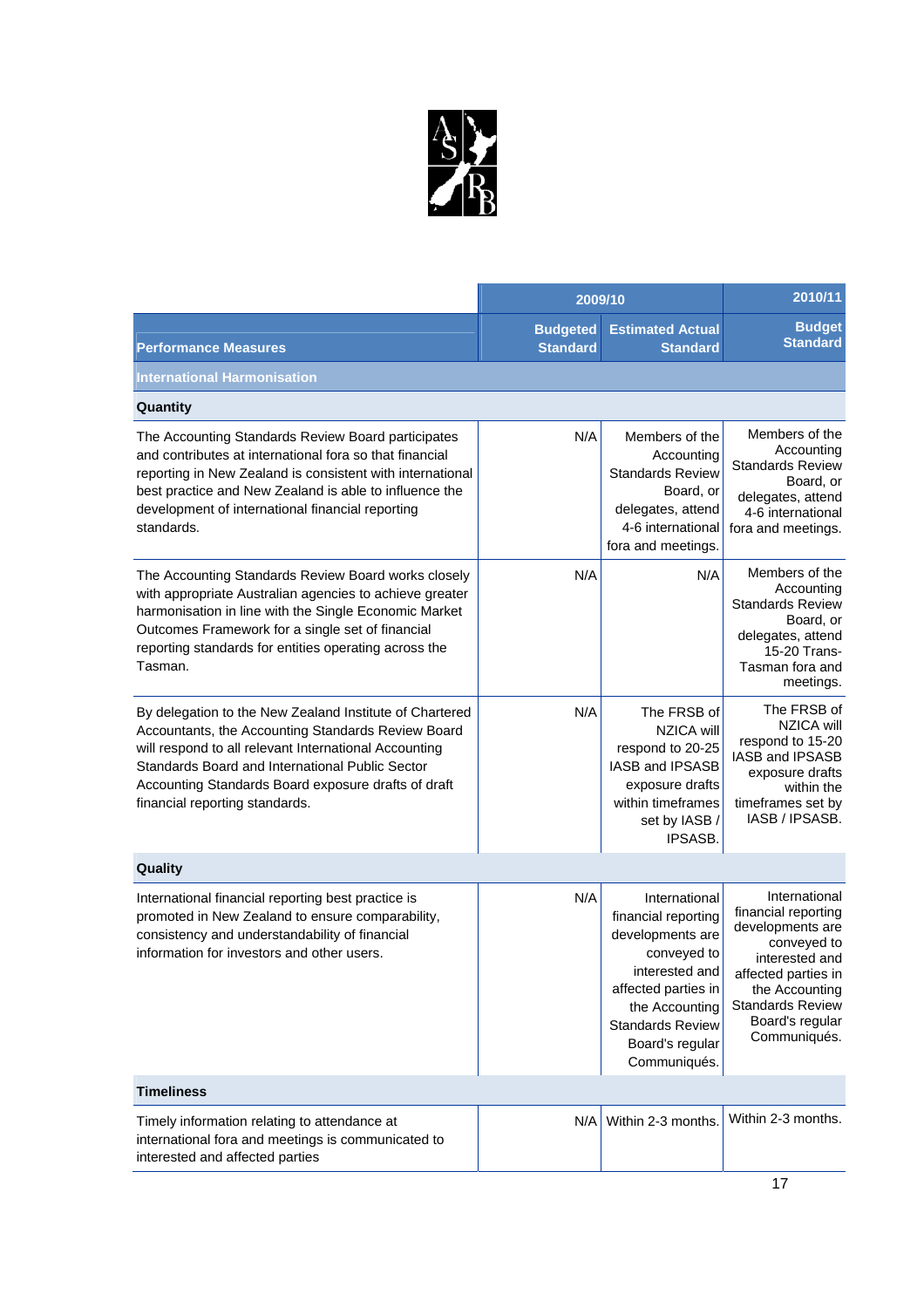

|                                                                                                                                                                                                                          | 2009/10                                                                                                                                                                                                           |                                                                                                              | 2010/11                                                                                                                       |
|--------------------------------------------------------------------------------------------------------------------------------------------------------------------------------------------------------------------------|-------------------------------------------------------------------------------------------------------------------------------------------------------------------------------------------------------------------|--------------------------------------------------------------------------------------------------------------|-------------------------------------------------------------------------------------------------------------------------------|
| <b>Performance Measures</b>                                                                                                                                                                                              | <b>Budgeted</b><br><b>Standard</b>                                                                                                                                                                                | <b>Estimated Actual</b><br><b>Standard</b>                                                                   | <b>Budget</b><br><b>Standard</b>                                                                                              |
| <b>Developments in Financial Reporting Requirements</b>                                                                                                                                                                  |                                                                                                                                                                                                                   |                                                                                                              |                                                                                                                               |
| Quantity                                                                                                                                                                                                                 |                                                                                                                                                                                                                   |                                                                                                              |                                                                                                                               |
| Proposals for reform of the New Zealand financial<br>reporting framework are progressed, including<br>consideration of the appropriate levels of reporting<br>requirements for different types, or categories of entity. | The ASRB will<br>base its work on<br>accurate research<br>into, and analysis<br>of, the existing<br>circumstances,<br>and will take into<br>account feedback<br>from consultation<br>with market<br>participants. | Preparation and<br>release of a<br>discussion<br>document in<br>response to<br>legislative change.           | Initial proposals<br>are developed in<br>response to<br>legislative change.                                                   |
| Responses are provided to requests from the Ministry of<br>Economic Development and others within agreed<br>timeframes.                                                                                                  | N/A                                                                                                                                                                                                               | 4-8 requests.                                                                                                | 4-8 requests<br>anticipated.                                                                                                  |
| Quality                                                                                                                                                                                                                  |                                                                                                                                                                                                                   |                                                                                                              |                                                                                                                               |
| Proposals for reform of the New Zealand financial<br>reporting framework are progressed, so that NZ for-<br>profit and not-for-profit entities have enhanced certainty<br>about their reporting requirements.            | N/A                                                                                                                                                                                                               | Accurate research<br>into, and analysis<br>of, feedback from<br>consultation with<br>market<br>participants. | <b>Consultation will</b><br>indicate that initial<br>proposals provide<br>enhanced certainty<br>of reporting<br>requirements. |
| <b>Timeliness</b>                                                                                                                                                                                                        |                                                                                                                                                                                                                   |                                                                                                              |                                                                                                                               |
| Communication of initial proposals to interested and<br>affected parties.                                                                                                                                                | N/A                                                                                                                                                                                                               | Analysis of<br>submissions<br>completed by 30<br>June 2010.                                                  | Initial proposals by<br>30 June 2011.                                                                                         |

\*The ASRB approves or declines draft financial reporting standards that are submitted to them. The ASRB does not develop standards itself. The Financial Reporting Standards Board (FRSB) is the primary submitter of draft financial reporting standards.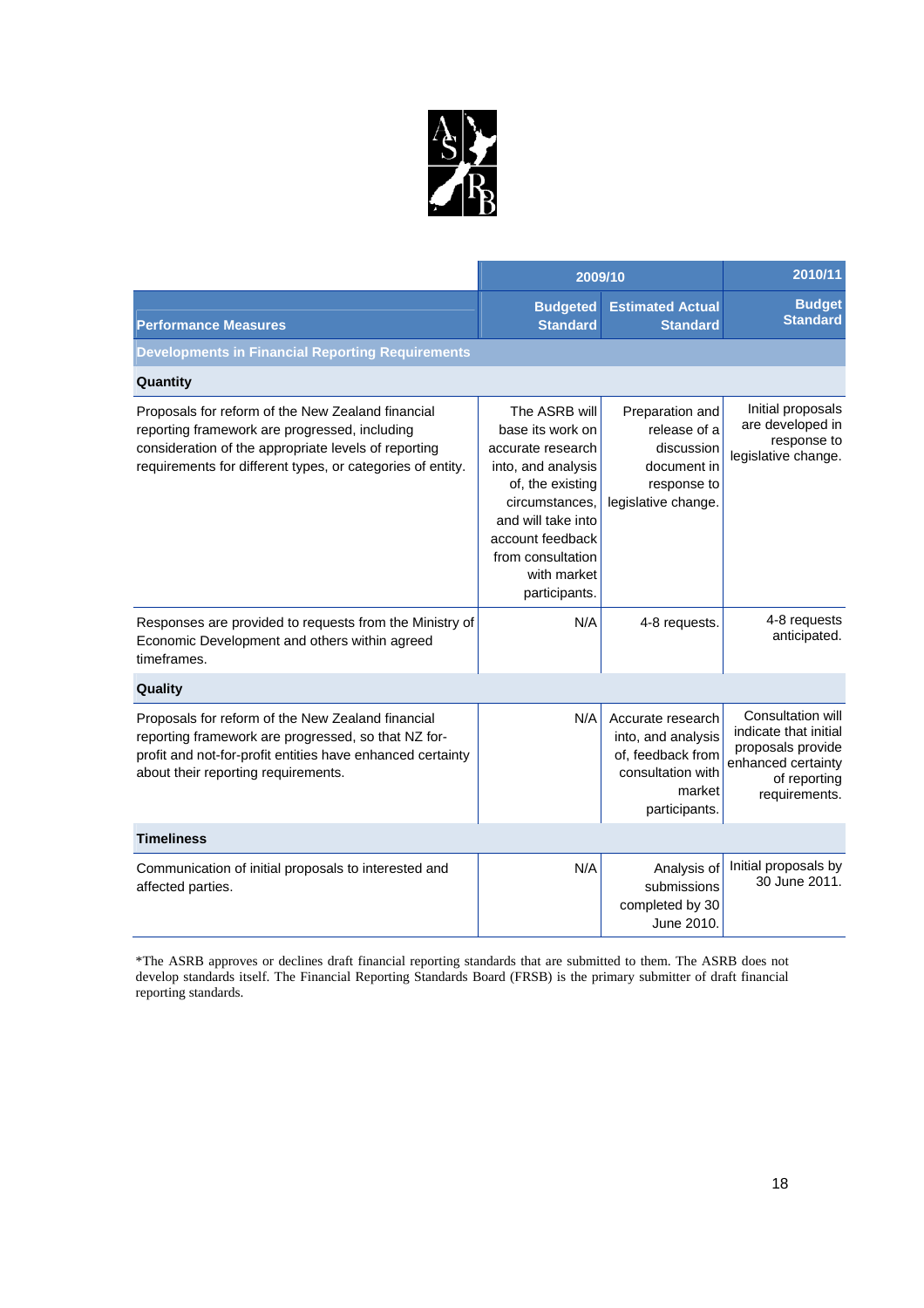

## **Part Three**

## **Accounting Standards Review Board**

**\_\_\_\_\_\_\_\_\_\_\_\_\_\_\_\_\_\_\_\_\_\_\_\_\_**

## **Prospective Financial Statements for 2010 - 2011**

## **1. Introduction**

These prospective financial statements have been prepared in accordance with generally accepted accounting practice. Their purpose is to facilitate consideration and appropriations by Parliament for and planned performance of the Accounting Standards Review Board. Use of this information for other purposes may not be appropriate. Readers are cautioned that actual results are likely to vary from the information presented and that the variation may be material.

These prospective financial statements have been prepared on the basis of assumptions as to future events that the ASRB reasonably expects to occur as at the date the information was prepared. It is not intended that this information will be updated.

## **2. Assumptions**

The following assumptions have been used in preparing these prospective financial statements;

- Revenue of \$1,350,000 and a capital injection of \$825,000 have been confirmed by The Crown as available to the ASRB for the 2010/11 year;
- The contribution to the IASB is at the amount approved by The Minister when the original application was made;
- Increased policy development and consulting costs in considering responses to the Discussion Documents issued by the ASRB and the MED on 30 September 2009;
- Meeting costs are assessed on the basis of 8 meetings during the year;
- The contribution toward costs incurred by NZICA for FRS development represents the maximum amount realistically available; and
- Timing of normal operational cash flows will be similar to previous years.

## **3. Financial Sustainability**

In light of the significant changes ahead for the ASRB, the Board has set itself a challenging, but realistic, budget for the year to 30 June 2011, whilst maintaining financial stability.

These prospective financial statements have been prepared with the future financial sustainability of the ASRB in mind. The future shape of the ASRB beyond 30 June 2011 is likely to be considerably different from the current ASRB, as it transitions into the XRB (see Part One, paragraph 1.5).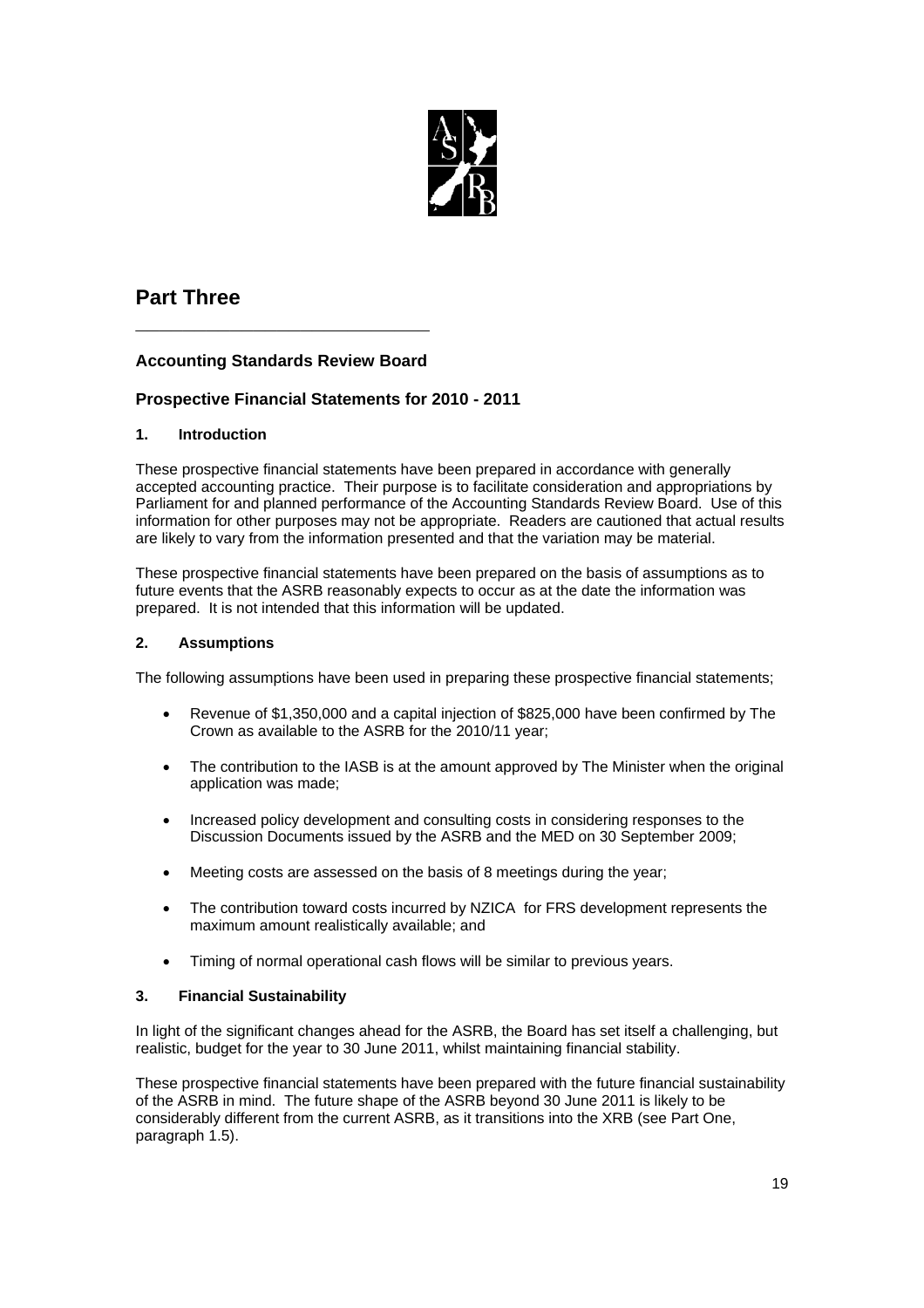

Expenses of \$225,000 in the year ended 30 June 2011 for the transition of the ASRB to the XRB have been provided for in the accompanying forecast for 2010/11. This forecast also reflects a capital injection of \$825,000, of which it is anticipated that \$415,000 will be used for the initial property, plant and equipment required to set up the XRB. The remaining \$410,000 will provide working capital for the reconstituted entity.

## **Statement of Accounting Policies**

## (a) **Reporting Entity**

The financial statements are prepared pursuant to the Crown Entities Act 2004.

#### (b) **Measurement System**

 The accounting principles recognised as appropriate for the measurement and reporting of results and financial position on a historical cost basis have been applied.

#### (c) **Accounting Policies**

- (i) Receivables are stated at expected realisable value.
- (ii) The financial statements have been prepared on a GST exclusive basis with the exception of receivables and payables which are stated GST inclusive.

#### (d) **Development Funding**

 Obligations in relation to development funding of Financial Reporting Standards are recognised when agreed services have been provided, at rates allowed for in formal purchasing agreements.

#### (e) **Financial Instruments**

 The ASRB is party to financial instruments as part of its normal operations. These financial instruments include bank accounts, short term deposits, debtors and creditors. All financial instruments are recognised in the statement of financial position and all revenues and expenses in relation to financial instruments are recognised in the statement of financial performance.

## (f) **Changes in Accounting Policies**

There have been no changes in accounting policies during the year.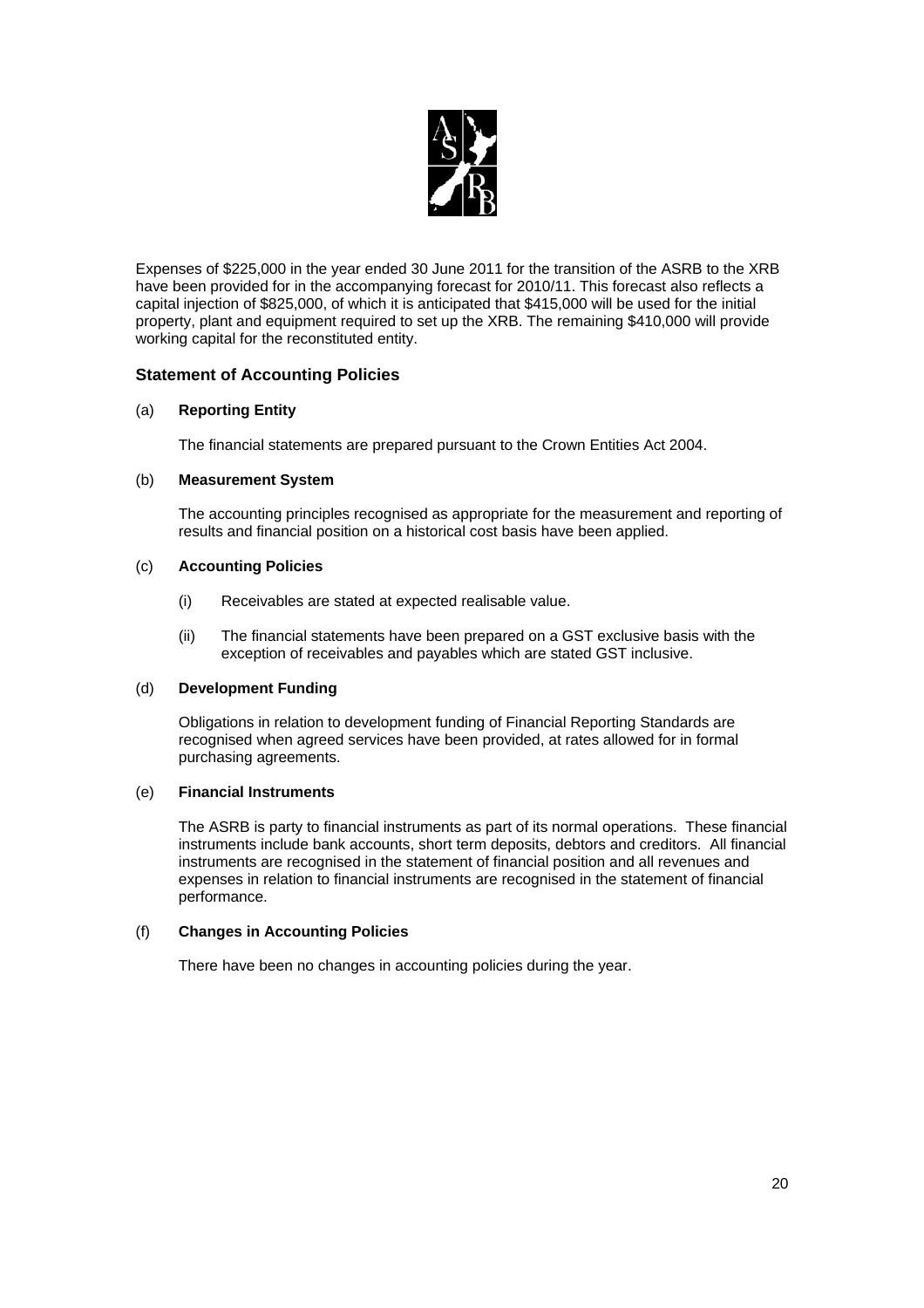

## **Accounting Standards Review Board Prospective Statement of Comprehensive Income For year ending 30 June 2011**

|                                          | 2010<br><b>Estimated</b><br>\$ | 2011<br><b>Forecast</b><br>5 |
|------------------------------------------|--------------------------------|------------------------------|
| Revenue from the Crown                   | 1,125,000                      | 1,350,000                    |
| Revenue from MED for submission analysis | 65,000                         |                              |
| Interest                                 | 13,500                         | 8,000                        |
|                                          | 1,203,500                      | 1,358,000                    |
|                                          |                                |                              |
| Meeting Attendance and Related Expenses  | 100,000                        | 120,000                      |
| <b>General Operations</b>                | 110,000                        | 125,000                      |
| <b>Policy Development</b>                | 135,000                        | 150,000                      |
| <b>Transitional Expenses</b>             |                                | 225,000                      |
| <b>Audit Fees</b>                        | 8,500                          | 8,500                        |
| Accounting and Administration Costs      | 37,000                         | 37,000                       |
| Publication, Printing and Stationery     | 3,000                          | 3,000                        |
| Legal fees                               | 5,000                          | 10,000                       |
| <b>International Activities</b>          | 40,000                         | 40,000                       |
| FRS Development Funding                  | 550,000                        | 500,000                      |
| IASB and IPSASB Development Funding      | 250,000                        | 250,000                      |
| <b>Website Costs</b>                     | 15,000                         | 15,000                       |
|                                          | 1,253,500                      | 1,483,500                    |
| Net Surplus/ (Deficit)                   | (50,000)                       | (125,500)                    |

The Statement of Accounting Policies and the Notes to the financial Statements form part of and are to be read in conjunction with the Forecast Statement of Financial Performance.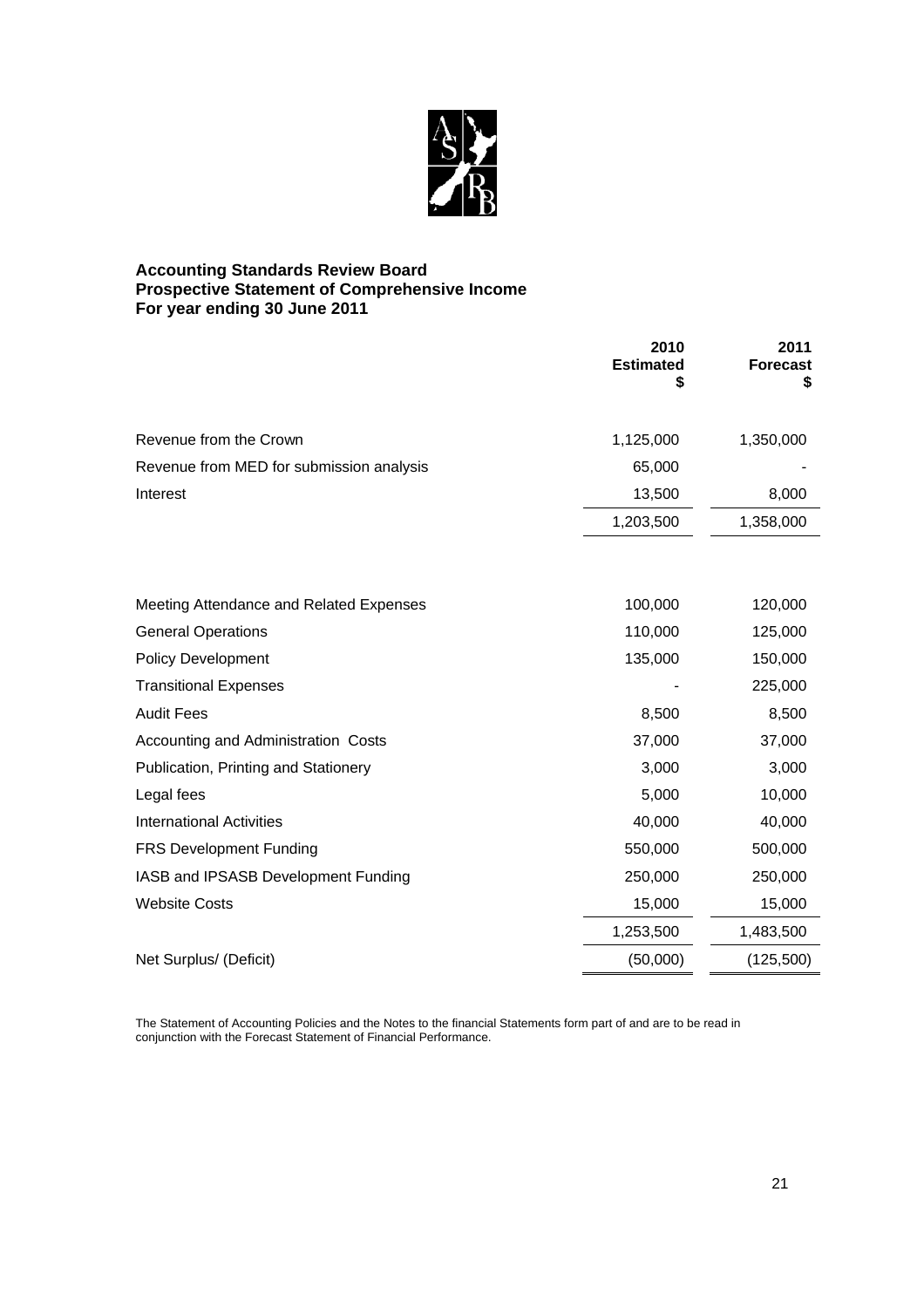

## **Accounting Standards Review Board Prospective Statement of Financial Position As at 30 June 2011**

|                                | 2010<br><b>Estimated</b><br>\$ | 2011<br><b>Forecast</b><br>\$ |
|--------------------------------|--------------------------------|-------------------------------|
| <b>Current Assets</b>          |                                |                               |
| Cash at Bank                   | 208,254                        | 492,754                       |
| <b>Current Liabilities</b>     |                                |                               |
| Payables                       | 50,000                         | 50,000                        |
| <b>Working Capital</b>         | 158,254                        | 442,754                       |
| <b>Non Current Assets</b>      |                                |                               |
| Property, Plant, and Equipment |                                | 415,000                       |
|                                |                                |                               |
| <b>Equity</b>                  | 158,254                        | 857,754                       |

The Statement of Accounting Policies and the Notes to the financial Statements form part of and are to be read in conjunction with the Forecast Statement of Financial Position.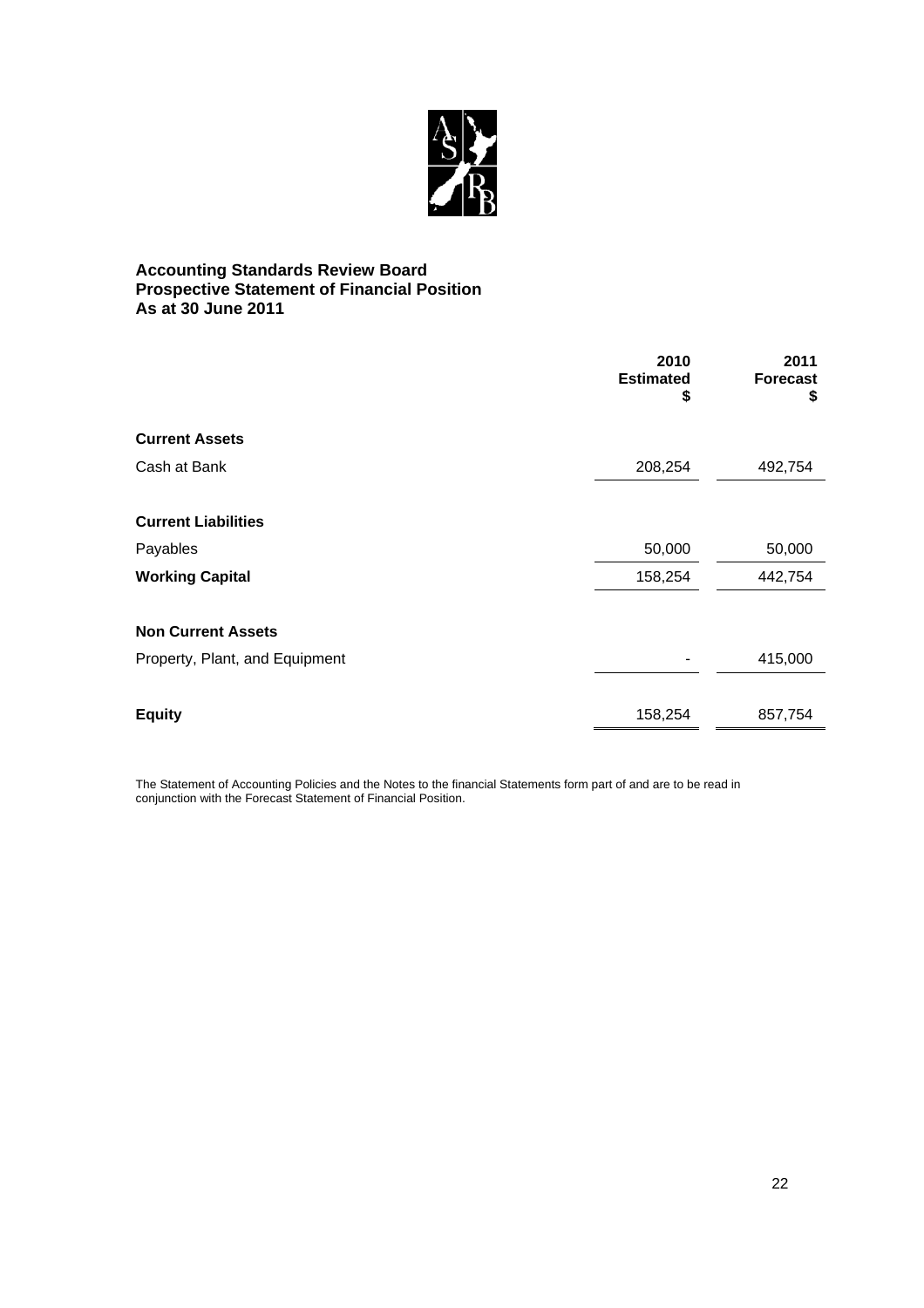

## **Accounting Standards Review Board Prospective Statement of Movements in Equity For the year ending 30 June 2011**

|                                                                    | 2010<br><b>Estimated</b><br>\$ | 2011<br><b>Forecast</b> |
|--------------------------------------------------------------------|--------------------------------|-------------------------|
| Equity as at 1 July                                                | 208,254                        | 158,254                 |
| Net (Deficit) /Surplus - Total Recognised Revenues and<br>Expenses | (50,000)                       | (125,500)               |
| Capital Contribution from the Crown                                |                                | 825,000                 |
| Equity as at 30 June                                               | 158,254                        | 857,754                 |

The Statement of Accounting Policies and the Notes to the financial Statements form part of and are to be read in conjunction with the Forecast Statement of Movements in Equity.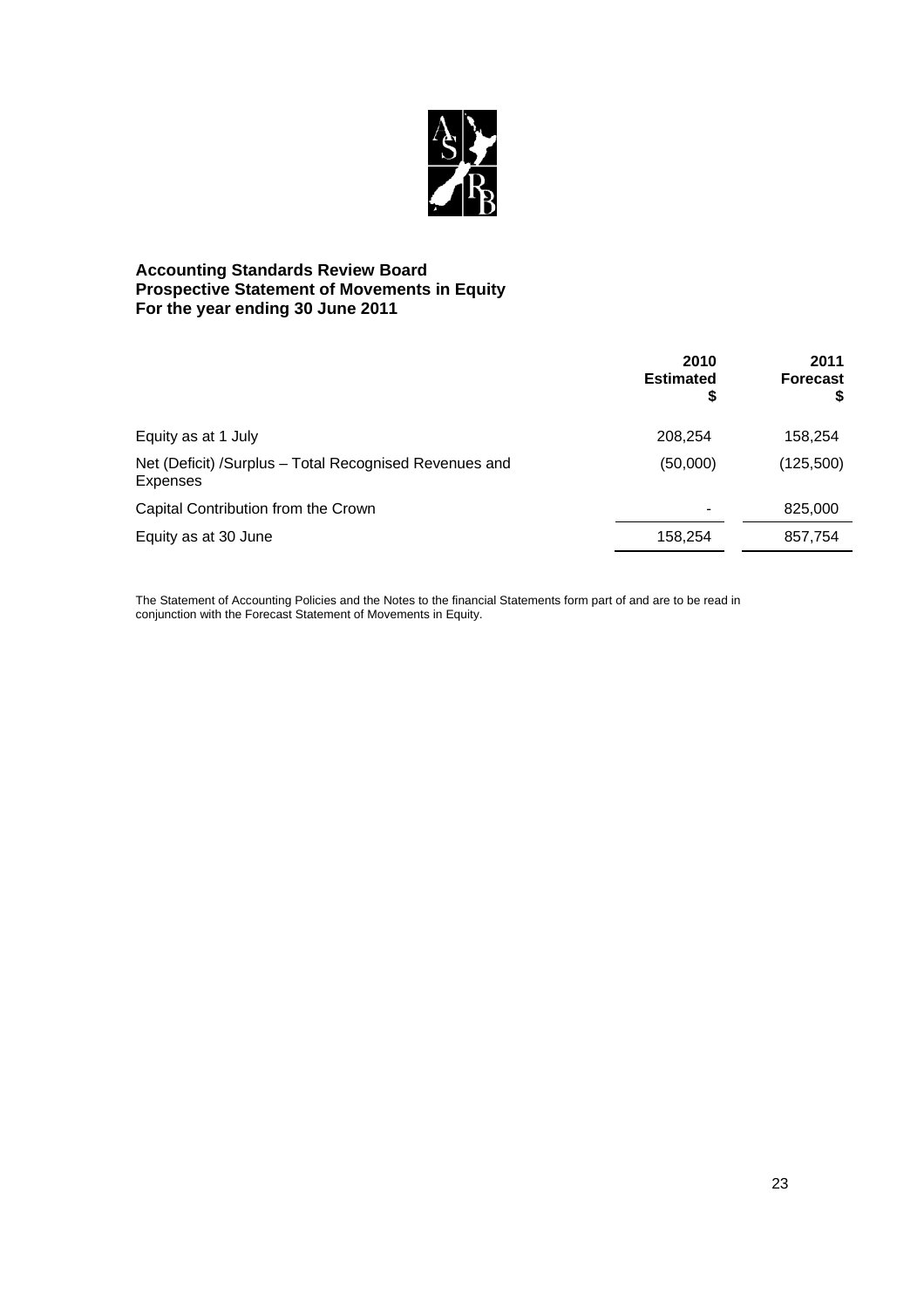

## **Accounting Standards Review Board Prospective Statement of Cash Flows For the year ended 30 June 2011**

|                                             | 2010<br><b>Estimated</b><br>S | 2011<br>Forecast<br>\$ |
|---------------------------------------------|-------------------------------|------------------------|
| <b>Cash Flows from Operating Activities</b> |                               |                        |
| Cash was provided from:                     |                               |                        |
| Revenue from the Crown                      | 1,125,000                     | 1,350,000              |
| <b>MED Submission Funding</b>               | 65,000                        |                        |
| Interest                                    | 13,500                        | 8,000                  |
|                                             | 1,203,500                     | 1,358,000              |
| Cash was distributed to:                    |                               |                        |
| <b>Suppliers</b>                            | 447,822                       | 733,500                |
| FRS / IASB Development Funding              | 800,000                       | 750,000                |
|                                             | 1,247,822                     | 1,483,500              |
| Net Cash Flow from: Operating Activities    | (44, 322)                     | (125,500)              |
| <b>Cash Flows from Investing Activities</b> |                               |                        |
| Cash was distributed to:                    |                               |                        |
| Purchase of Property, Plant, and Equipment  |                               | 415,000                |
|                                             |                               | 415,000                |
| Net Cash Flow from: Investing Activities    |                               | (415,000)              |
| <b>Cash Flows from Financing Activities</b> |                               |                        |
| Cash was provided from:                     |                               |                        |
| Capital contribution from the Crown         |                               | 825,000                |
|                                             |                               | 825,000                |
| Net Cash Flow from: Financing Activities    |                               | 825,000                |
| Net Increase/(Decrease) in Cash             | (44, 322)                     | 284,500                |
| <b>Add Opening Balance</b>                  | 252,576                       | 208,254                |
| <b>Closing Cash Balance</b>                 | 208,254                       | 492,754                |

The Statement of Accounting Policies and the Notes to the financial Statements form part of and are to be read in conjunction with the Forecast Statement of Cash Flows.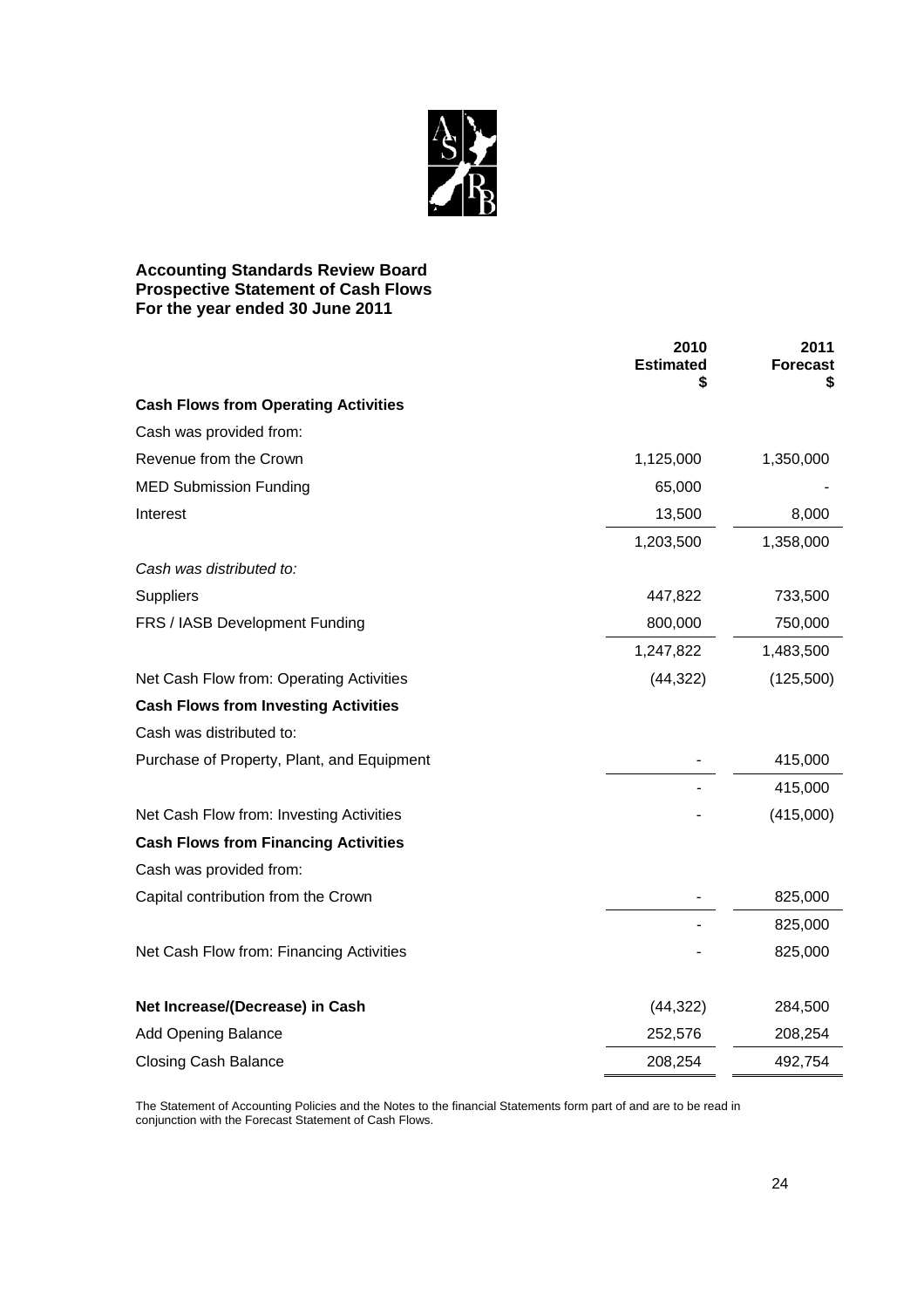

## **Accounting Standards Review Board Prospective Statement of Service Performance For the year ended 30 June 2011**

## **Objectives**

The overall objectives of the ASRB are to contribute to the improvement, and the quality, of external financial reporting in the public and private sector for the benefit of users, and to assist preparers and auditors of financial reports

#### **Performance Measures**

The outputs to be provided by the ASRB are set out in Part Two of the Statement in relation to the year ended 30 June 2011.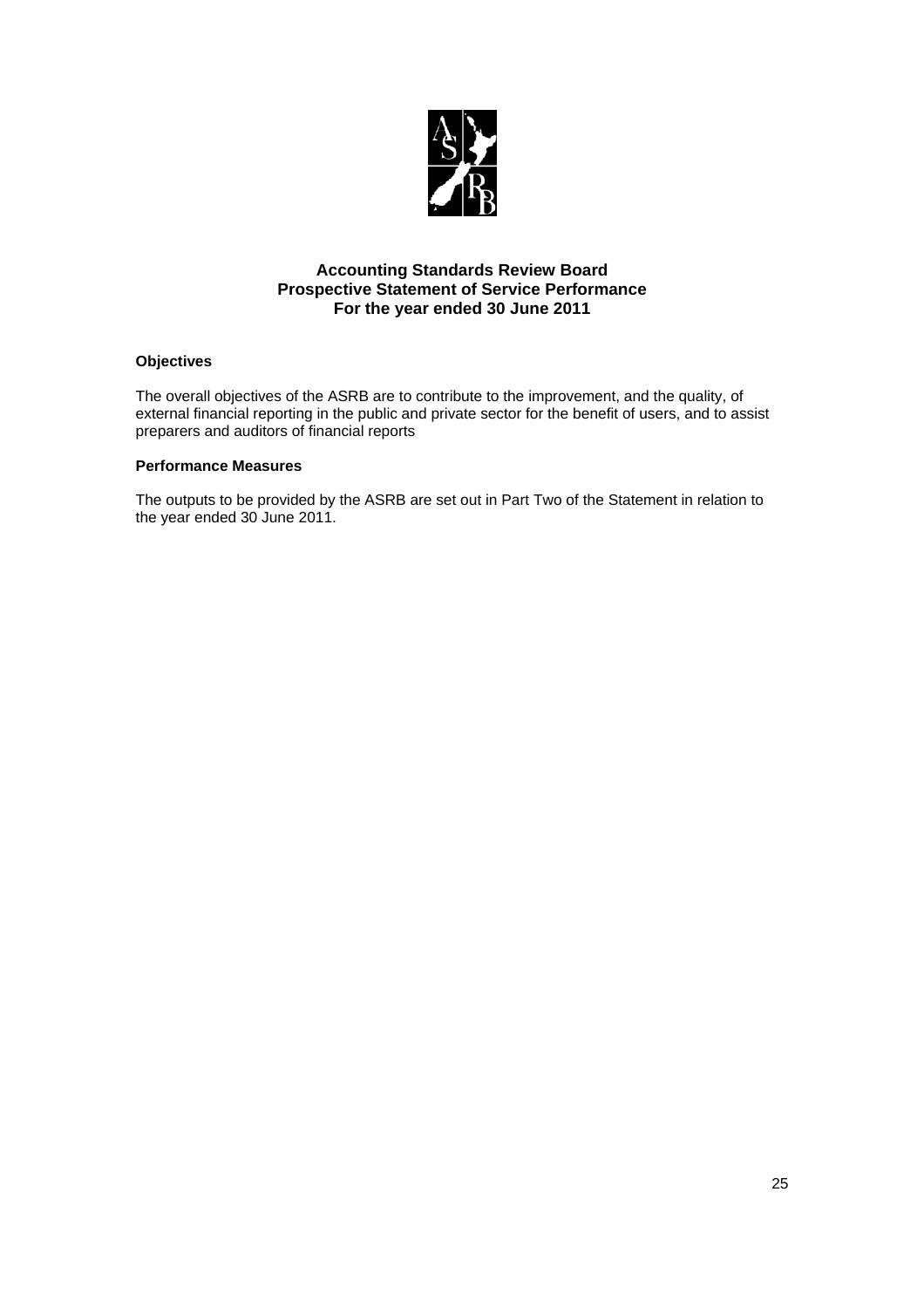

## **Part 4: Further Information**

**\_\_\_\_\_\_\_\_\_\_\_\_\_\_\_\_\_\_\_\_\_\_\_\_\_**

## **1. Membership of the ASRB**

Current members of the ASRB are as follows:

## **Kevin Simpkins – Chairman**

Kevin is an Adjunct Professor at the School of Accounting and Commercial Law at Victoria University of Wellington. He has extensive experience across the public, private and not-for-profit sectors.

Kevin was previously Deputy Controller and Auditor-General, stepping down from that role at the end of May 2005. He is a former Technical Director of the New Zealand Institute of Chartered Accountants and National Director of Accounting of Ernst & Young NZ. He was a member and latterly Deputy Chair of the Financial Reporting Standards Board (1995 to 2002) and a Technical Adviser and Member of the now International Public Sector Accounting Standards Board (1991-3 and 1997-2003).



Kevin is Chairman of the Trans Tasman Accounting and Auditing Standards Advisory Group and a member of the Australian Financial Reporting Council.

## **Michele Embling – Deputy Chair**

Michele is the Auckland Managing Partner of PricewaterhouseCoopers and heads the technical function of the New Zealand firm providing key advice on complex financial reporting, statutory and regulatory reporting issues. Since 2004 Michele has specialised in International Financial Reporting Standards (IFRS) advising clients about the adoption of IFRS and the application of the standards to complex transactions.



Michele has lent her support and advice in New Zealand accounting standard setting. She was an integral member of the team that developed

the standard setting process, in particular the adoption of IFRS in New Zealand. Michele was also a member of the New Zealand Institute of Chartered Accountants' (NZICA) working group that converted the IFRS to New Zealand equivalent standards (NZIFRS) and also a member of the tax working group.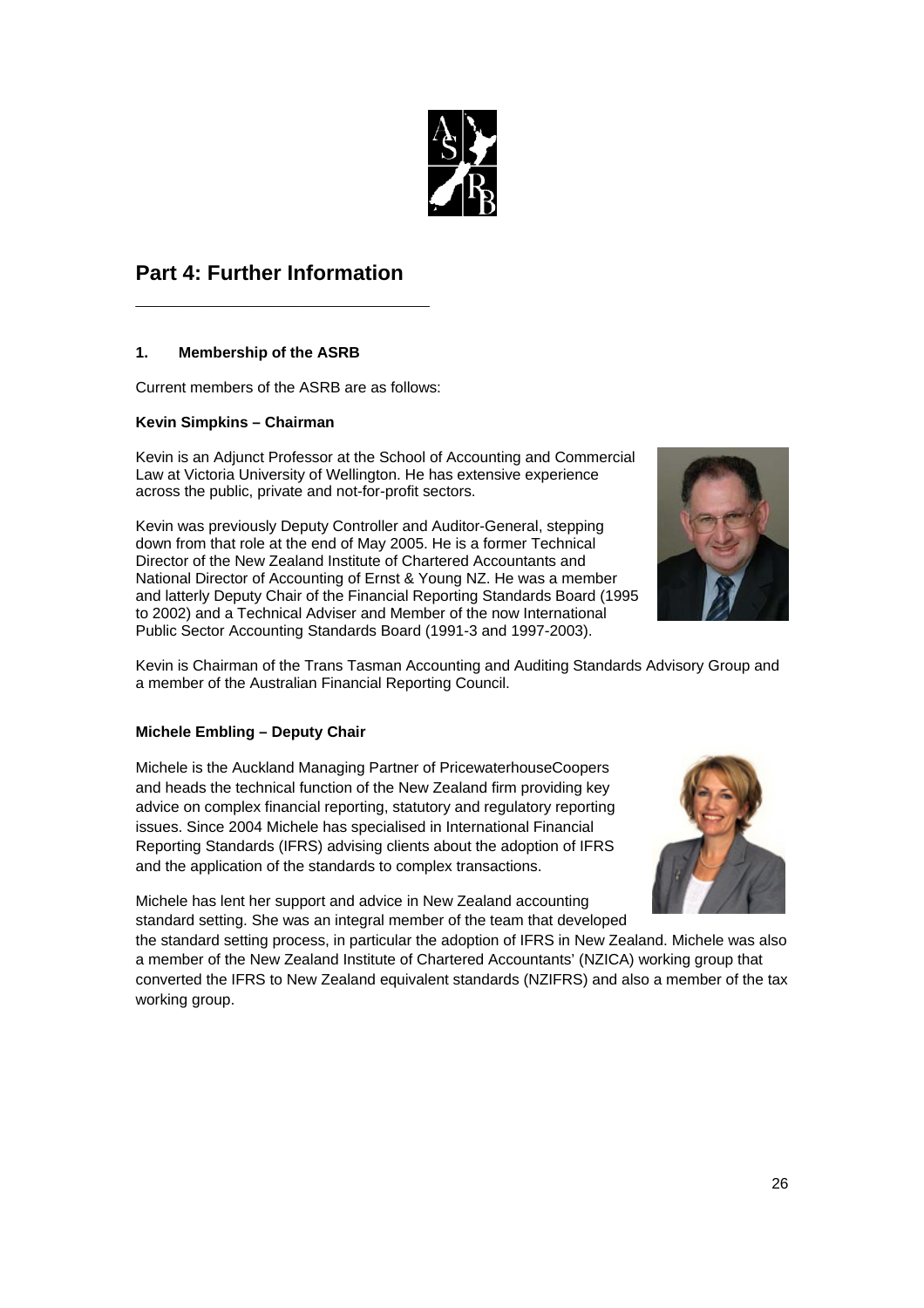27

## **Jeffrey Lucy AM**

Jeff Lucy is a Chartered Accountant with experience in private practice as a Partner with PricewaterhouseCoopers in Adelaide where he was Managing Partner from 1994 to 2000, as well as recent experience as a Regulator in his position as Chairman of the Australian Securities and Investments Commission. In that role, Mr Lucy also represented ASIC at the International level with his involvement on the Technical Committee of IOSCO (Securities and Financial Market Regulators) and as Chairman of the International Forum of Independent Audit Regulators.

His current role in Australia as Chairman of the Financial Reporting Council involves oversight of Accounting and Auditing Standards, and monitoring auditor independence.

Mr Lucy is a trustee of the International Accounting Standards Committee Foundation.

#### **Ken Warren**

Ken Warren is the New Zealand Treasury's Chief Accounting Advisor. Ken co-ordinates and provides advice on the Government's accounting policies and practices. In addition he has responsibility for Public Finance Act matters dealing with reporting and appropriations. Ken is a fellow chartered accountant, and a member of the IPSASB. He is also a member of NZICA's Public Sector Committee. Ken joined the New Zealand Treasury in 1990 to manage the preparation of the Financial Statements of the Government of New Zealand (including the preparation of the first audited balance sheet for the New Zealand Government). Previously, he had nine years auditing experience in both the private and public sectors.

#### **Ralph Simpson**

Ralph Simpson has been a partner at Bell Gully since 1992 and currently heads the firm's litigation department. He specialises in commercial, corporate and securities litigation. He is a past member of the Bell Gully Management Board and past member of the Joint Insolvency Committee, which is composed of representatives from the legal and accounting professional bodies.